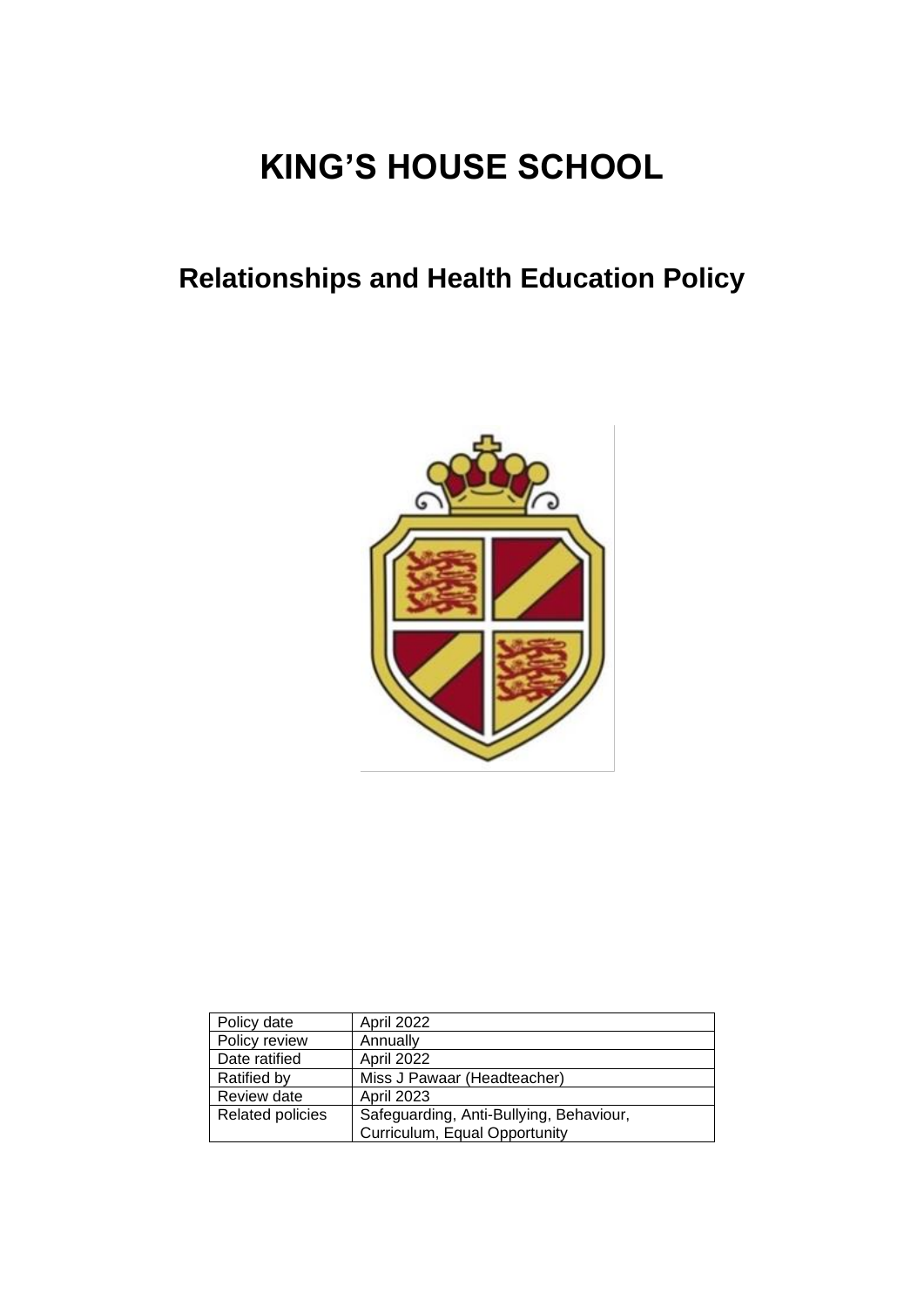The following links may also be read in conjunction with this policy:

[Mental Health and Behaviour in Schools November 2018](https://assets.publishing.service.gov.uk/government/uploads/system/uploads/attachment_data/file/755135/Mental_health_and_behaviour_in_schools__.pdf) [Introduction: Relationships Education, Relationships and Sex Education \(RSE\) and](https://www.gov.uk/government/publications/changes-to-personal-social-health-and-economic-pshe-and-relationships-and-sex-education-rse/introduction-relationships-education-relationships-and-sex-education-rse-and-health-education)  [Health](https://www.gov.uk/government/publications/changes-to-personal-social-health-and-economic-pshe-and-relationships-and-sex-education-rse/introduction-relationships-education-relationships-and-sex-education-rse-and-health-education) [Education](https://www.gov.uk/government/publications/changes-to-personal-social-health-and-economic-pshe-and-relationships-and-sex-education-rse/introduction-relationships-education-relationships-and-sex-education-rse-and-health-education) [Keeping Children Safe in](https://assets.publishing.service.gov.uk/government/uploads/system/uploads/attachment_data/file/912592/Keeping_children_safe_in_education_Sep_2020.pdf)  [Education 2020](https://assets.publishing.service.gov.uk/government/uploads/system/uploads/attachment_data/file/912592/Keeping_children_safe_in_education_Sep_2020.pdf) [Behaviour and](https://assets.publishing.service.gov.uk/government/uploads/system/uploads/attachment_data/file/488034/Behaviour_and_Discipline_in_Schools_-_A_guide_for_headteachers_and_School_Staff.pdf)  [Discipline in Schools](https://assets.publishing.service.gov.uk/government/uploads/system/uploads/attachment_data/file/488034/Behaviour_and_Discipline_in_Schools_-_A_guide_for_headteachers_and_School_Staff.pdf) [Equality](https://assets.publishing.service.gov.uk/government/uploads/system/uploads/attachment_data/file/315587/Equality_Act_Advice_Final.pdf)  [Act 2010: Advice for Schools](https://assets.publishing.service.gov.uk/government/uploads/system/uploads/attachment_data/file/315587/Equality_Act_Advice_Final.pdf) [SEND Code of Practice: 0 to 25](https://assets.publishing.service.gov.uk/government/uploads/system/uploads/attachment_data/file/398815/SEND_Code_of_Practice_January_2015.pdf)  [years](https://assets.publishing.service.gov.uk/government/uploads/system/uploads/attachment_data/file/398815/SEND_Code_of_Practice_January_2015.pdf) [Preventing and Tackling](https://assets.publishing.service.gov.uk/government/uploads/system/uploads/attachment_data/file/623895/Preventing_and_tackling_bullying_advice.pdf)  **[Bullying](https://assets.publishing.service.gov.uk/government/uploads/system/uploads/attachment_data/file/623895/Preventing_and_tackling_bullying_advice.pdf)** [Sexual Violence and Harassment between Children in](https://assets.publishing.service.gov.uk/government/uploads/system/uploads/attachment_data/file/719902/Sexual_violence_and_sexual_harassment_between_children_in_schools_and_colleges.pdf)  [Schools](https://assets.publishing.service.gov.uk/government/uploads/system/uploads/attachment_data/file/719902/Sexual_violence_and_sexual_harassment_between_children_in_schools_and_colleges.pdf) [The Equality and Human Rights Commission](https://www.equalityhumanrights.com/en) [Promoting Fundamental British Values as part of](https://assets.publishing.service.gov.uk/government/uploads/system/uploads/attachment_data/file/380595/SMSC_Guidance_Maintained_Schools.pdf)  [SMSC](https://assets.publishing.service.gov.uk/government/uploads/system/uploads/attachment_data/file/380595/SMSC_Guidance_Maintained_Schools.pdf) [National Citizen Service](https://www.gov.uk/government/get-involved/take-part/national-citizen-service)

#### **Contents**

- Rationale and definition
- Aims and objectives
- Legal requirements
- Curriculum content
- Sensitive or controversial topics
- Organisation and delivery
- Working with parents
- Confidentiality
- Role of external professionals
- Monitoring and evaluation
- Appendix 1 Statutory content
- Appendix 2 KHS Programme of study

#### **Rationale and Definition**

The Relationships and Sex Education and Health Education (England) Regulations 2019 made under sections 34 and 35 of the Children Act 2017, make Relationships Education compulsory for all pupils receiving primary education. Primary schools are not required to teach Sex Education as a standalone subject but must by law teach the elements contained in the Science curriculum. Parents do not have the right to withdraw children from those elements covered within the Science curriculum or from Relationships and Health education. Independent schools are not obliged to follow the National Curriculum but at King's House School, we have chosen to use it as a basis for the education we provide. The statutory requirements to provide Health Education also do not apply to Independent Schools. Personal, Social, Health and Economic Education continues to be compulsory in independent schools as set out in the Education (Independent School Standards) Regulations 2014. We will use the principles in the DfE guidance on Health Education in our curriculum planning.

The statutory guidance issued in 2019 has been used to support writing this policy and the planning and implementation of our curriculum. Relationships [Education, Relationships](https://assets.publishing.service.gov.uk/government/uploads/system/uploads/attachment_data/file/908013/Relationships_Education__Relationships_and_Sex_Education__RSE__and_Health_Education.pdf) and Sex Education, (RSE) and Health Education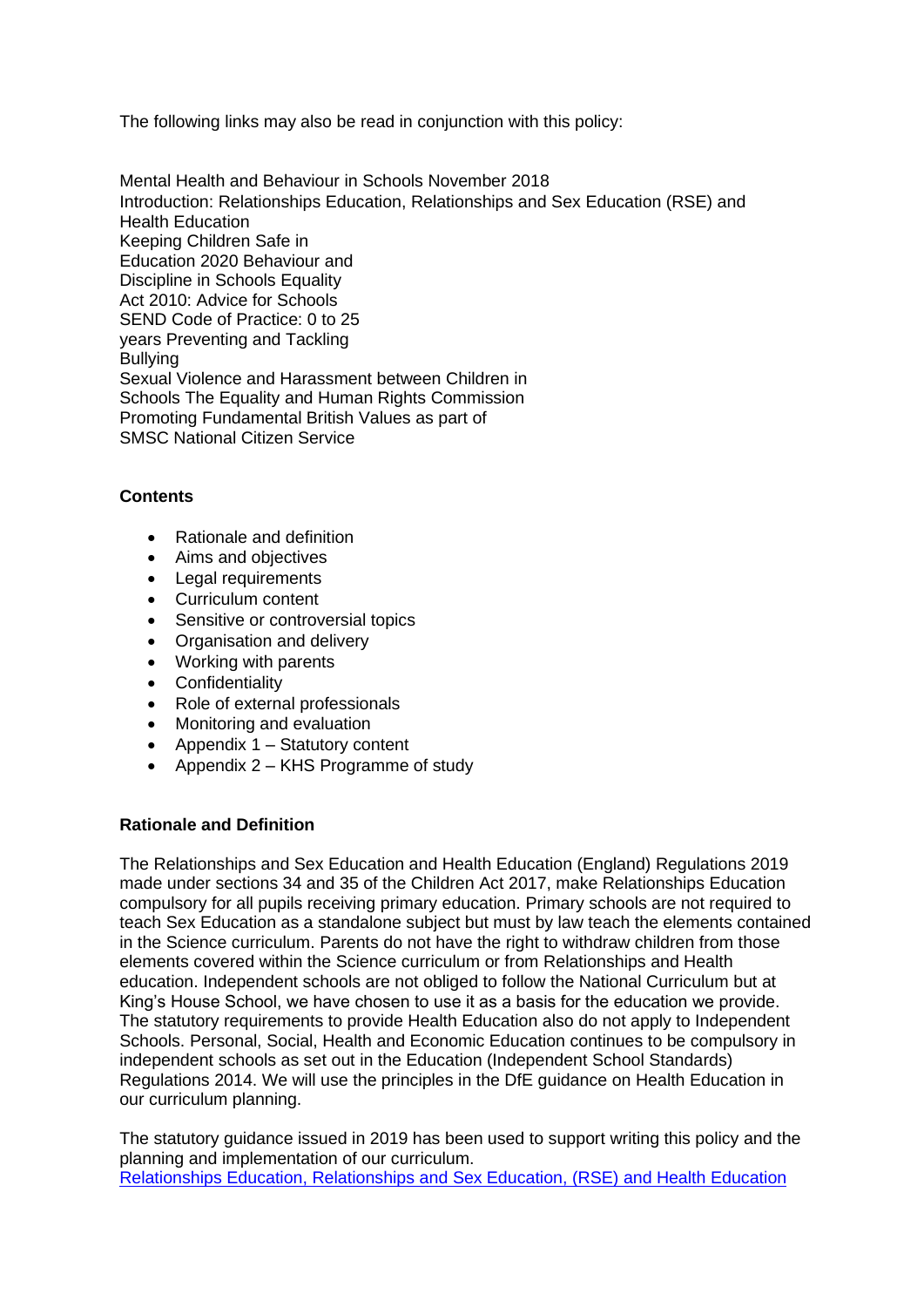*"Today's children and young people are growing up in an increasingly complex world and living their lives seamlessly on and offline. This presents many positive and exciting opportunities, but also challenges and risks. In this environment, children and young people need to know how to be safe and healthy, and how to manage their academic, personal and social lives in a positive way."* DfE 2019

At KHS we believe our RHE education will stay with our pupils for life. It will provide pupils with the knowledge, skills and confidence to make safe, healthy and informed relationship choices as young people and support them in the future as adults. We are committed to the vital role that RHE plays in pupils' holistic education.

We focus on teaching the fundamental building blocks of healthy, respectful relationships, focusing on family and friendships in all contexts, including online. Alongside this will be an essential understanding of how to be healthy, including mental well-being. Our subject content will give children the knowledge and capability to support them in facing increasing challenges and risks, taking care of themselves and in seeking and receiving support. We are choosing to teach the compulsory content within the wider programme of Personal, Social, Health and Economic Education, utilising mainly the programme of study provided by the PHSE Association. Some content for RHE will also arise in other curriculum areas such as Science, Computing and PE although will not be directly duplicated.

We understand the sensitive nature of some of these subject areas and the fact that parents and carers are the prime educators for children on many of these matters. Our provision will complement and reinforce this role, building on what our pupils learn at home.

#### **Aims and Objectives**

At KHS our RHE programme seeks to:

- Ensure there is progression in delivery through the year groups.
- Be age appropriate and differentiated to the needs of the pupils including SEN.
- Present information in an objective, balanced and sensitive manner.
- Encourage the development of social skills and strategies which will reduce the risk of exploitation, misunderstanding and abuse.
- Help pupils develop feelings of self-respect, confidence and empathy.
- Develop a clear understanding of consent; how to give withdraw, ask for and recognize consent.
- Reinforce the importance of loving relationships, rooted in mutual respect.
- Ensure pupils can identify the qualities of healthy and unhealthy relationships.
- Begin to prepare pupils for the journey into adolescence and adulthood.
- Provide pupils with a safe environment to reinforce mutual respect and tackle misconceptions and stereotypes.
- Place importance on online safety and the risks involved in the use of social media.
- Begin to prepare pupils for puberty, including the importance of health and hygiene.

#### **Legal Requirements**

• From September 2020 the DfE guidance document "*Relationships Education, Relationships and Sex Education (RSE) and Health Education: Statutory guidance for governing bodies, proprietors, head teachers,*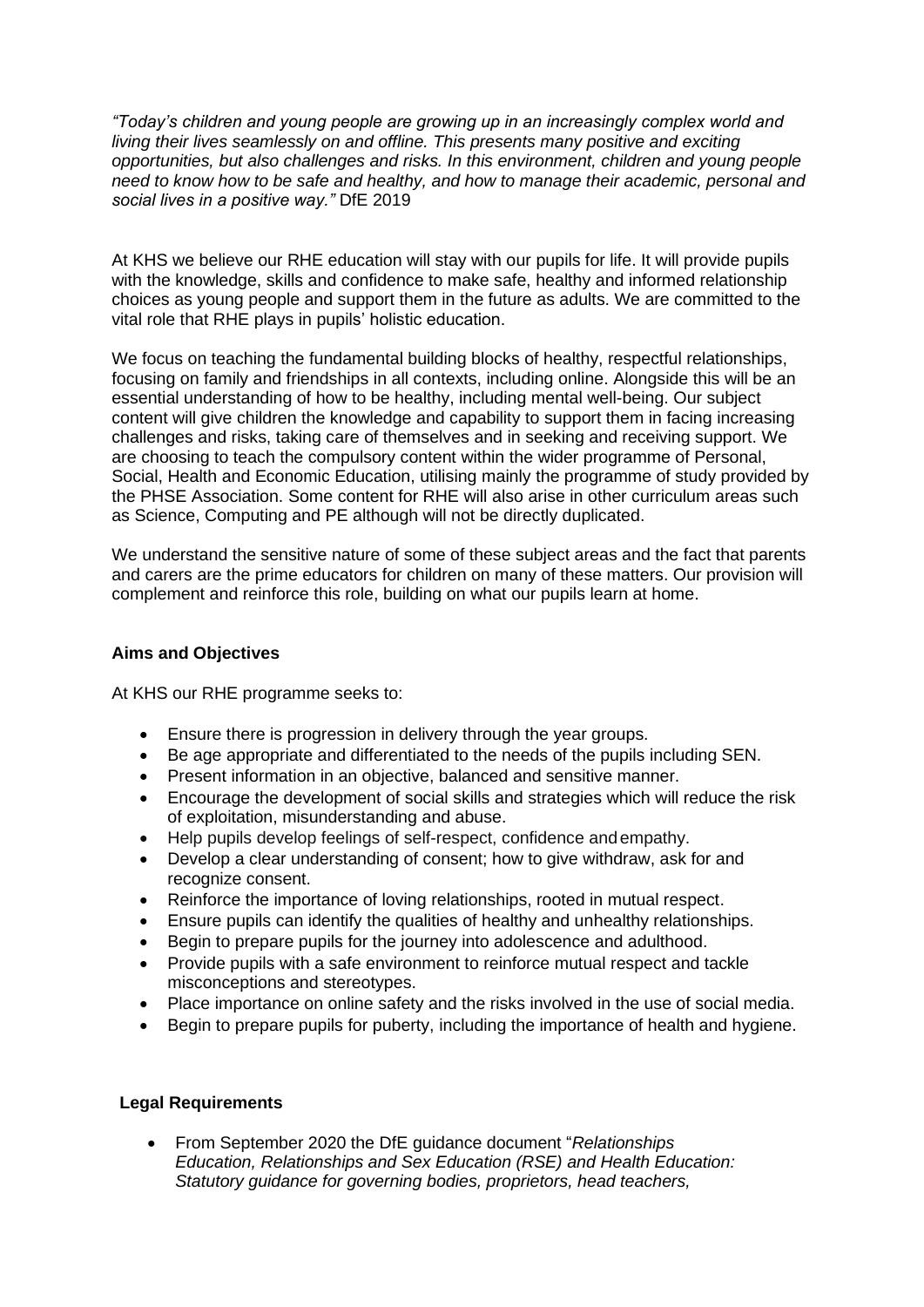*principals, senior leadership teams, teachers"* became statutory.

- Following the impact of Covid-19 coronavirus on education delivery and school closures, schools that were not yet prepared could delay delivery of the new curriculum until Summer Term 2021. "*Schools Coronavirus (Covid-19) Operational Guidance February 2021"* then required primary schools to provide some Relationships and Health Education in the 2020-2021 academic year, with the more comprehensive programme to be delivered from September 2021.
- Under the provisions of the Equality Act 2010, schools must not unlawfully discriminate against pupils because of their age, sex, race, disability, religion or belief, gender reassignment, pregnancy or maternity, marriage or civil partnership, or sexual orientation (collectively known as the 'protected characteristics')

#### **Curriculum Content**

Our curriculum content will cover the required themes set out in the 2019 DfE statutory guidance. See Appendix 2 of this document for our programme of study in each year group. We are choosing to teach the compulsory content within the wider programme of Personal, Social, Health and Economic Education, utilising mainly the programme of study provided by the PHSE Association.

#### **RHE curriculum for SEND pupils**

As with all curriculum subjects, teachers will differentiate for pupils with SEND and those who are vulnerable. This may mean differentiated work or alternative delivery depending on the nature of the need and/ or personal/ family circumstances. The SEN co-ordinator, teacher and Headteacher will formulate and review any such plans as appropriate and discuss with parents.

#### **Sensitive or controversial topics**

- During RHE lessons (and at other times) sensitive or controversial topics may arise. The judgement of individual tutors will decide as to whether the topic raised is suitable for whole class discussion. Where the topic may be judged to be too explicit, the teacher will acknowledge it and deal with it outside the whole class setting, seeking advice from senior staff where required.
- Teachers will try to answer pupils' questions honestly, sensitively and in such a way that takes the context into account. In all circumstances, the professional judgement of the teacher will prevail.
- Teachers will be responsible for the setting of any ground rules so that children are aware of the parameters.
- Pupils should not be asked to disclose personal information about themselves or others.
- Teachers and pupils will show respect for all genders and types of families.
- Any safeguarding issues that arise will be followed up under the school's safeguarding procedures, including discussion with the Designated Safeguarding Lead or Deputy.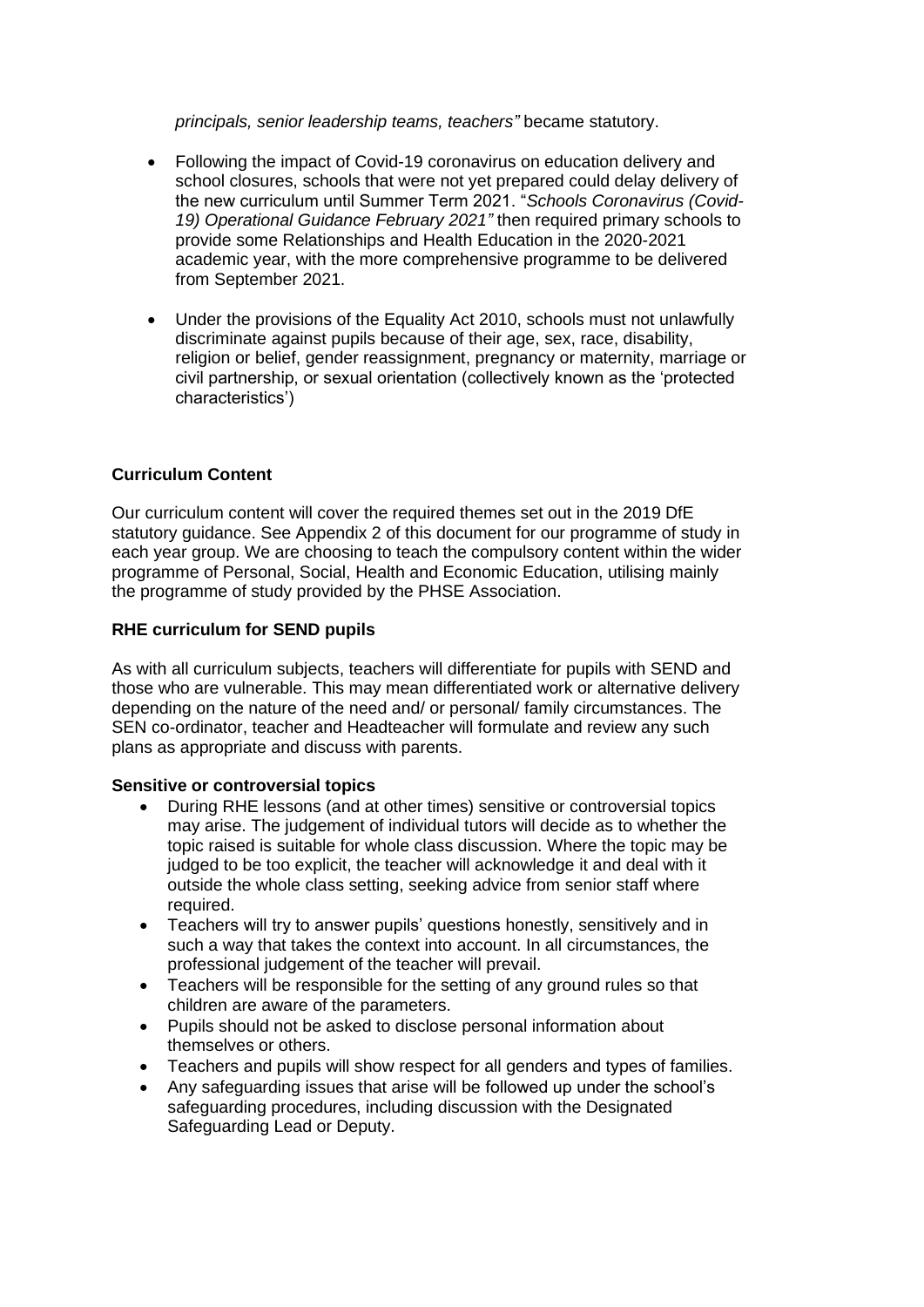#### **Organisation and Delivery**

- Our RHE curriculum is an integral part of the whole school PSHE education provision and is delivered each term as per the programme of study outlined in Appendix 2 of this policy.
- The planning takes on a 'spiral' approach, which gradually revisits and reintroduces topics at a deeper and more complex level in each year group.
- RHE will be delivered by a teacher during a weekly session and will be taught through a range of teaching methods and activities.
- A weekly whole school PSHE assembly takes place.
- At the start of each topic, informal baseline assessment will allow the teacher to differentiate the programme for the class group and for any identified SEND or vulnerable pupils. Pupils will be encouraged to reflect on their own learning and progress at the end of each topic.
- Topics may be revisited by the teacher to allow for previous absence and different levels of understanding, maturity and learning abilities.
- The school will work with any external specialist organisations and professionals as required to ensure our curriculum and delivery reflect current best practices.

#### **Working with Parents**

- This policy and our curriculum have been devised and will be implemented in consultation with parents.
- Parental support is integral to the success of the curriculum. While we have an educational and legal obligation to provide children with Relationships and Health Education, we respect the primary carer role of parents in educating their children in these matters.
- The curriculum overview (Appendix 2) will be shared with parents as will any future revisions.
- Any parental feedback will be directed to the Deputy Head. As key to maintaining effective relationships with our parent body, all views will be listened to.
- Parents are welcome to explore our curriculum by requesting further detail.

#### **Right to Withdraw**

- Parents do not have the right to withdraw their child from Relationships or Health Education.
- Parents do not have the right to withdraw their child from the elements of sex education covered by the Science National Curriculum.

#### **Confidentiality**

- Effective RHE should enable and encourage children to talk to a trusted adult about any matters they may be concerned about. It is usually but not always possible that that person should be their parent or carer.
- Where a matter raised gives rise to a safeguarding concerncing, this should be addressed in line with the school safeguarding policy and procedures, including discussion with the Designated Safeguarding Lead. A child raising a matter that may be of a safeguarding concern should be advised that confidentiality cannot be guaranteed.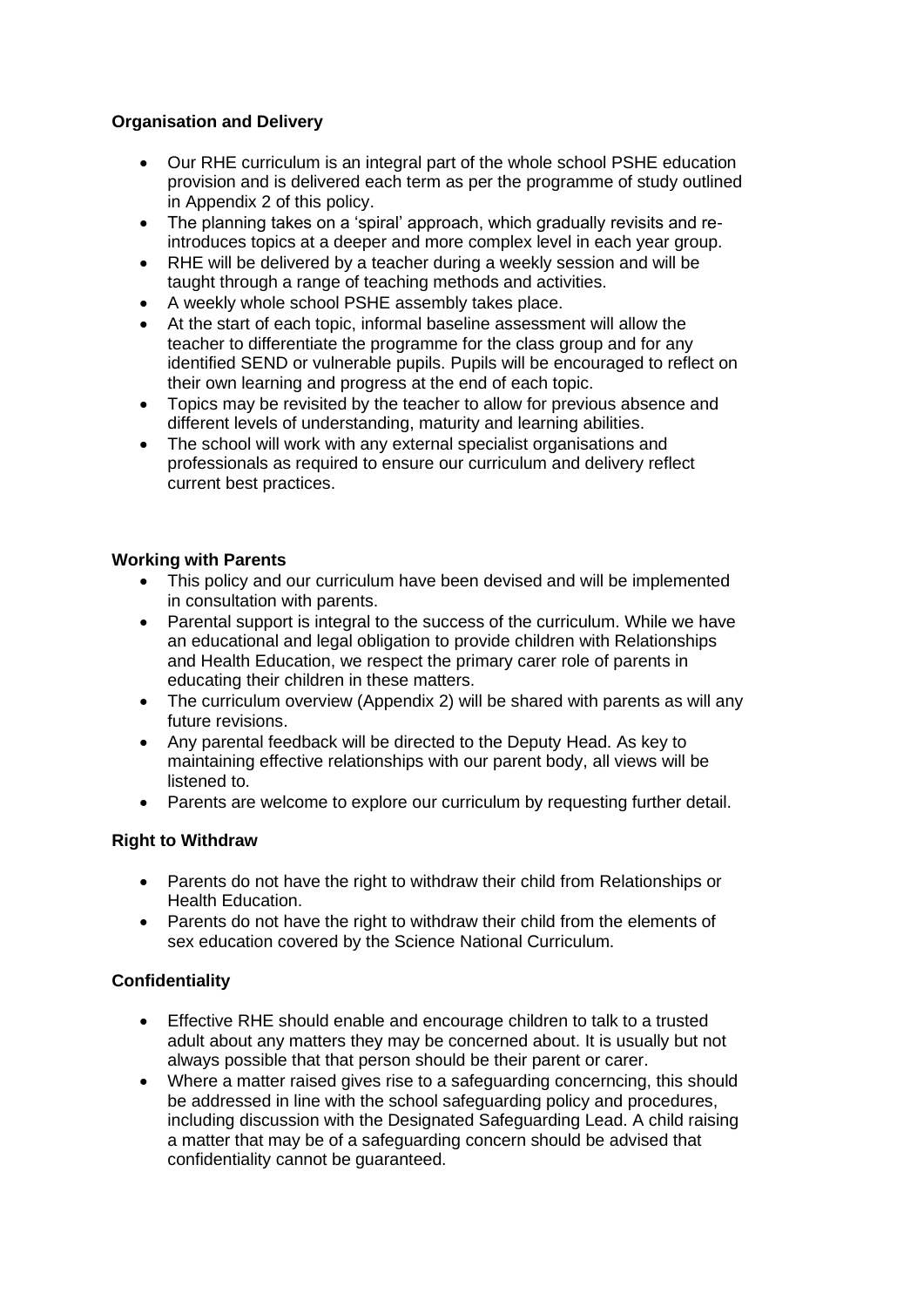#### **Role of external (Health) professionals**

The school will work with any health professionals as required in the development and implementation of the school Relationships and Health Education. Any visitors used to help in the delivery of our programme of study will be clear about the boundaries of their input and their work will be planned and agreed in advance.

#### **Monitoring and Evaluation**

- The implementation of this policy and the delivery of the programme of study will be monitored and evaluated through the normal processes of review that apply to all other areas of our curriculum. This may be via planning scrutinies, lesson observations, learning walks, discussions with teachers pupils, and responding to the needs of individual pupils.
- Parental feedback will be directed to the Headteacher who will consult teaching staff where required before responses are made.
- Pupils development in RHE will be monitored by teachers via our internal assessment systems.
- The policy and programme of study will be updated in accordance with any changes in legislation and in line with any updates by the Independent Schools Standards Regulations.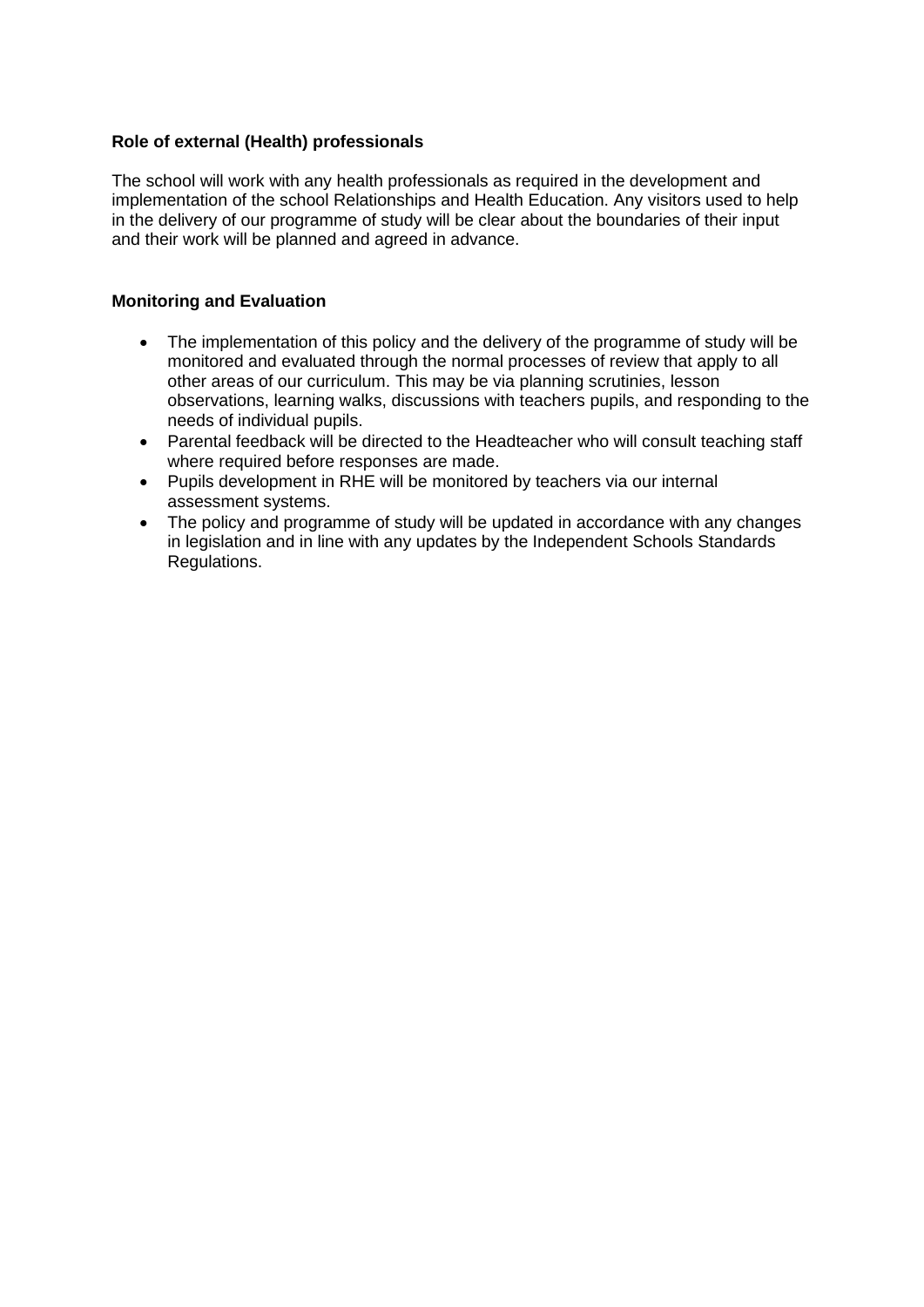### **Statutory Curriculum Content**

#### **By the end of primary school:**

| Families and people       | Pupils should know:                                                                                                                                                                                                                                        |
|---------------------------|------------------------------------------------------------------------------------------------------------------------------------------------------------------------------------------------------------------------------------------------------------|
| who care for me           | that families are important for children growing up because they can give love, security and stability<br>$\bullet$                                                                                                                                        |
|                           | the characteristics of healthy family life, commitment to each other, including in times of difficulty,<br>protection and care for children and other family members, the importance of spending time together<br>and sharing each other's lives           |
|                           | that others' families, either in school or in the wider world, sometimes look different from their family, but<br>that they should respect those differences and know that other children's families are also characterised<br>by love and care            |
|                           | that stable, caring relationships, which may be of different types, are at the heart of happy families, and<br>are important for children's security as they grow up                                                                                       |
|                           | that marriage represents a formal and legally recognised commitment of two people to each other which<br>is intended to be lifelong                                                                                                                        |
|                           | how to recognise if family relationships are making them feel unhappy or unsafe, and how to seek help<br>or advice from others if needed                                                                                                                   |
| <b>Caring Friendships</b> | Pupils should know:                                                                                                                                                                                                                                        |
|                           | • how important friendships are in making us feel happy and secure, and how people choose and make<br>friends                                                                                                                                              |
|                           | the characteristics of friendships, including mutual respect, truthfulness, trustworthiness, loyalty, kindness,<br>$\bullet$<br>generosity, trust, sharing interests and experiences and support with problems and difficulties                            |
|                           | that healthy friendships are positive and welcoming towards others, and do not make others feel lonely or<br>$\bullet$<br>excluded                                                                                                                         |
|                           | that most friendships have ups and downs, and that these can often be worked through so that the<br>$\bullet$<br>friendship is repaired or even strengthened, and that resorting to violence is never right                                                |
|                           | how to recognise who to trust and who not to trust, how to judge when a friendship is making themfeel<br>$\bullet$<br>unhappy or uncomfortable, managing conflict, how to manage these situations and how to seek help or<br>advice from others, if needed |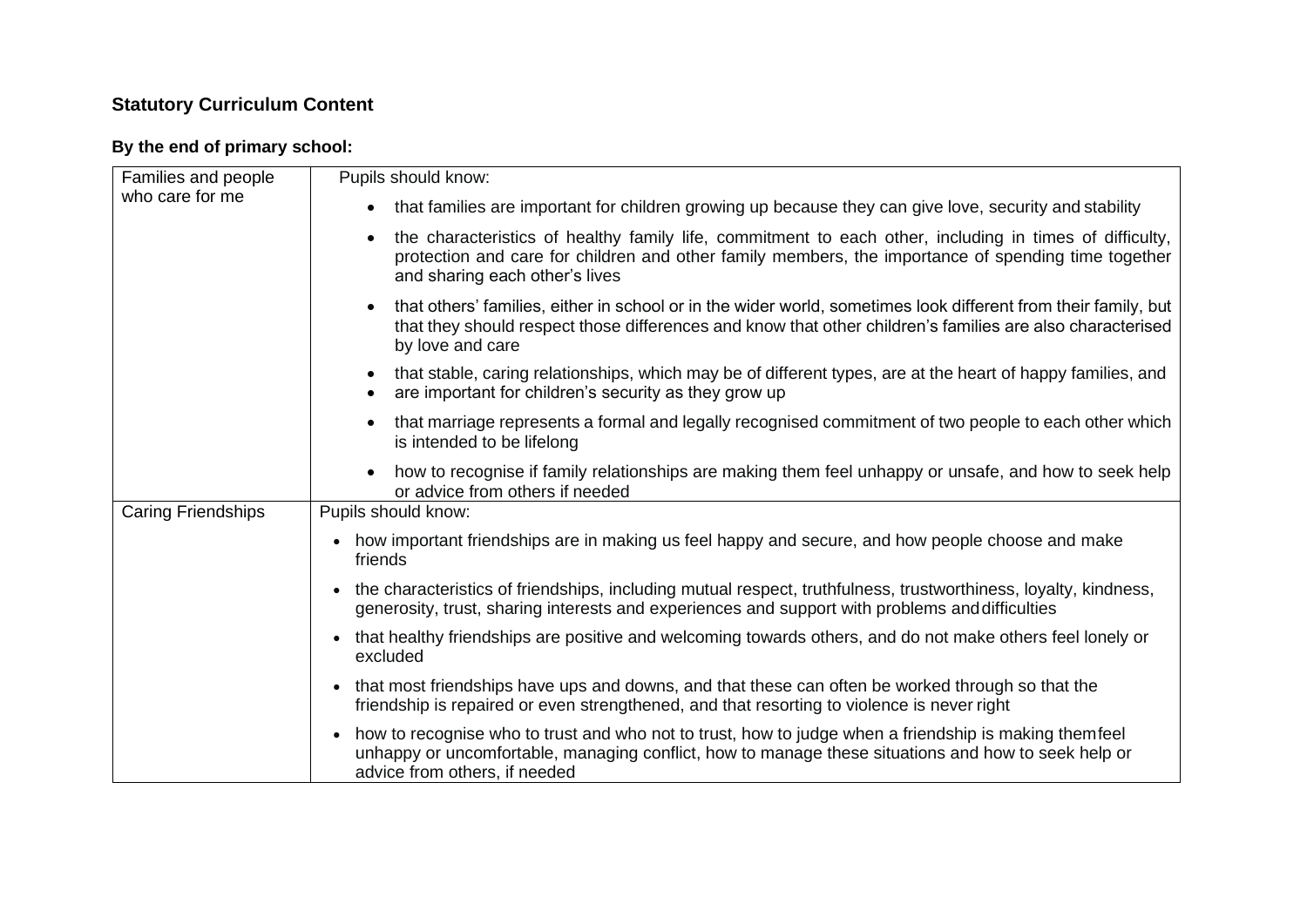| <b>Respectful Relationships</b> | Pupils should know:                                                                                                                                                                                                                      |
|---------------------------------|------------------------------------------------------------------------------------------------------------------------------------------------------------------------------------------------------------------------------------------|
|                                 | the importance of respecting others, even when they are very different from them (for example, physically, in<br>$\bullet$<br>character, personality or backgrounds), or make different choices or have different preferences or beliefs |
|                                 | practical steps they can take in a range of different contexts to improve or support respectful relationships<br>$\bullet$                                                                                                               |
|                                 | the conventions of courtesy and manners<br>$\bullet$                                                                                                                                                                                     |
|                                 | the importance of self-respect and how this links to their own happiness<br>$\bullet$                                                                                                                                                    |
|                                 | that in school and in wider society they can expect to be treated with respect by others, and that in turn they<br>$\bullet$<br>should show due respect to others, including those in positions of authority                             |
|                                 | about different types of bullying (including cyberbullying), the impact of bullying, responsibilities of<br>$\bullet$<br>bystanders (primarily reporting bullying to an adult) and how to get help                                       |
|                                 | what a stereotype is, and how stereotypes can be unfair, negative or destructive<br>$\bullet$<br>the importance of permission-seeking and giving in relationships with friends, peers and adults                                         |
| Online                          | Pupils should know:                                                                                                                                                                                                                      |
| Relationships                   | that people sometimes behave differently online, including by pretending to be someone they are not<br>$\bullet$                                                                                                                         |
|                                 | that the same principles apply to online relationships as to face-to-face relationships, including the<br>$\bullet$<br>importance of respect for others online including when we are anonymous                                           |
|                                 | the rules and principles for keeping safe online, how to recognise risks, harmful content and contact, and<br>$\bullet$<br>how to report them                                                                                            |
|                                 | how to critically consider their online friendships and sources of information including awareness of the<br>$\bullet$<br>risks associated with people they have never met                                                               |
|                                 | how information and data is shared and used online<br>$\bullet$                                                                                                                                                                          |
|                                 |                                                                                                                                                                                                                                          |
|                                 |                                                                                                                                                                                                                                          |
|                                 |                                                                                                                                                                                                                                          |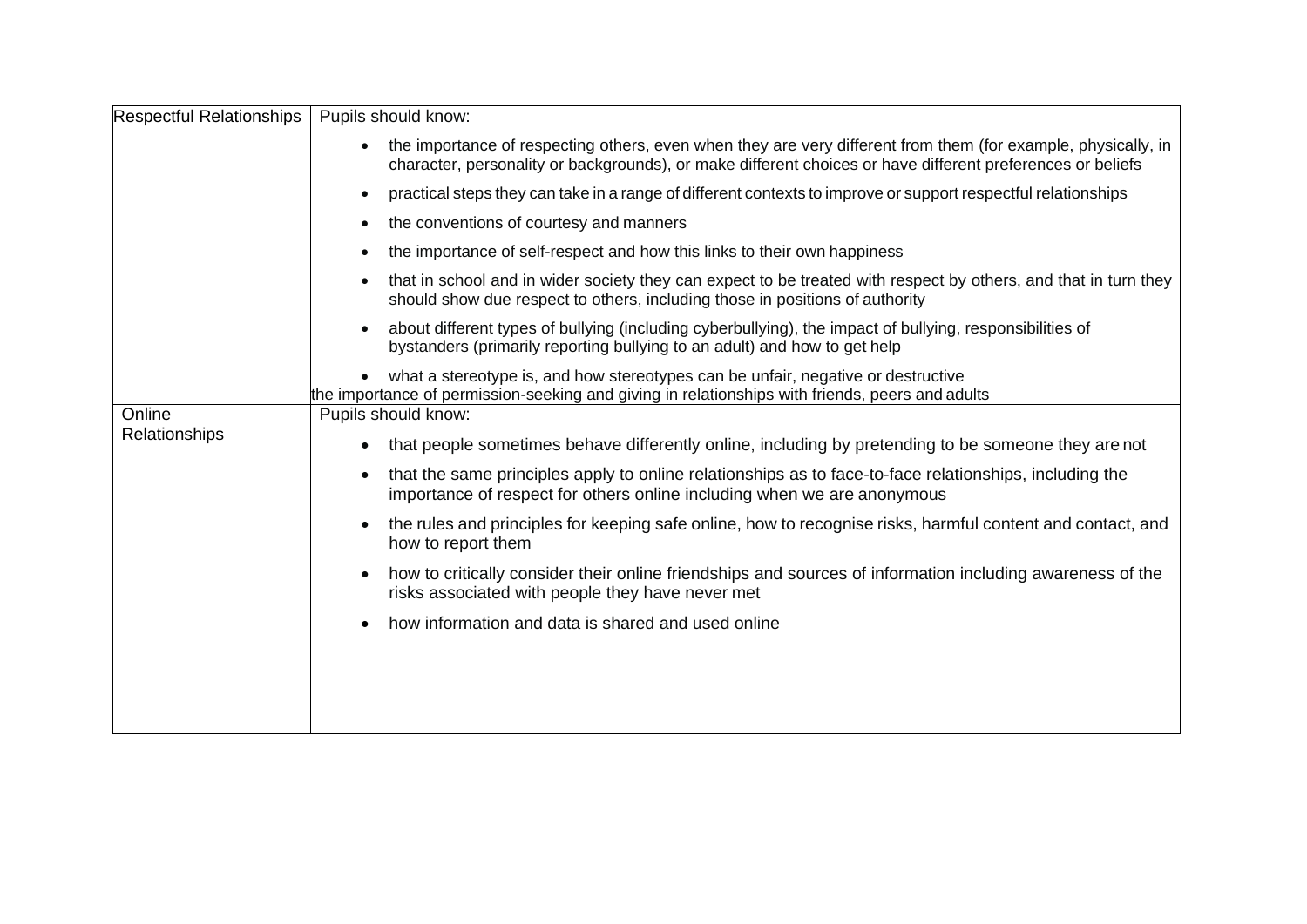| Pupils should know:                                                                                                                                                                      |
|------------------------------------------------------------------------------------------------------------------------------------------------------------------------------------------|
| what sorts of boundaries are appropriate in friendships with peers and others (including in a digital<br>$\bullet$<br>context)                                                           |
| about the concept of privacy and the implications of it for both children and adults; including that it is not<br>$\bullet$<br>always right to keep secrets if they relate to being safe |
| that each person's body belongs to them, and the differences between appropriate and inappropriate or<br>$\bullet$<br>unsafe physical, and other, contact                                |
| how to respond safely and appropriately to adults they may encounter (in all contexts, including online)<br>$\bullet$<br>whom they do not know                                           |
| how to recognise and report feelings of being unsafe or feeling bad about any adult<br>$\bullet$                                                                                         |
| how to ask for advice or help for themselves or others, and to keep trying until they are heard,<br>$\bullet$                                                                            |
| how to report concerns or abuse, and the vocabulary and confidence needed to do so<br>$\bullet$                                                                                          |
| where to get advice, for example family, school or other sources<br>$\bullet$                                                                                                            |
|                                                                                                                                                                                          |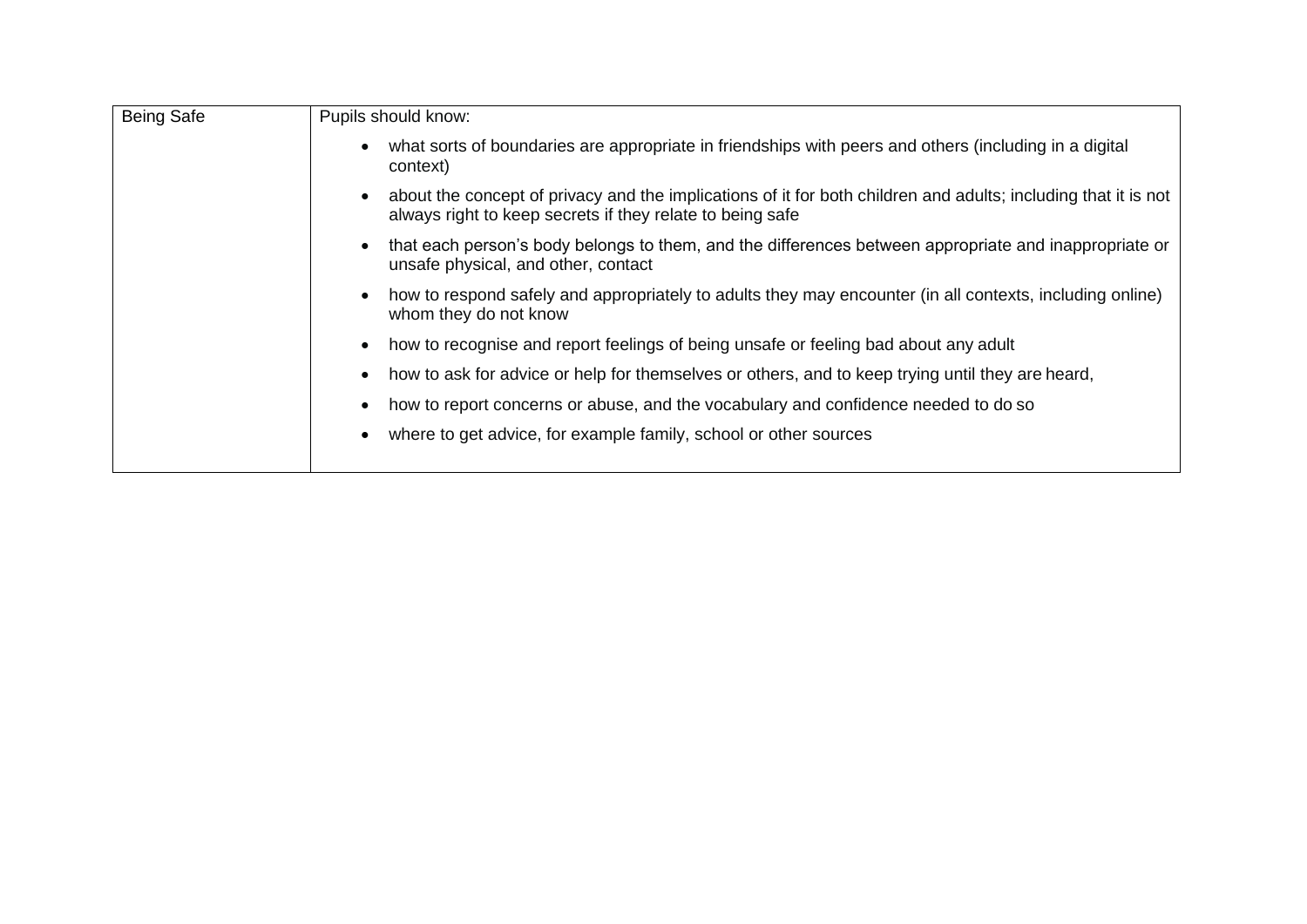#### **KHS PSHE (including RHE) Curriculum – WHOLE SCHOOL OVERVIEW**

|        | <b>AUTUMN</b><br><b>Relationships</b>                                                    |                                                                                                    | <b>SPRING</b><br>Living in the Wider World                                                                          |                                                                                                                | <b>SUMMER</b><br><b>Health &amp; Well Being</b>                                                                               |                                                                                                                    |                                                                                                                                          |                                                                                                                                     |                                                                                                                         |
|--------|------------------------------------------------------------------------------------------|----------------------------------------------------------------------------------------------------|---------------------------------------------------------------------------------------------------------------------|----------------------------------------------------------------------------------------------------------------|-------------------------------------------------------------------------------------------------------------------------------|--------------------------------------------------------------------------------------------------------------------|------------------------------------------------------------------------------------------------------------------------------------------|-------------------------------------------------------------------------------------------------------------------------------------|-------------------------------------------------------------------------------------------------------------------------|
|        | Families and<br>friendships                                                              | Safe relationships                                                                                 | relationships<br>Respecting<br>ourselves and<br>others                                                              | Belonging to a<br>community                                                                                    | Media literacy and<br>digital resilience                                                                                      | Money and work                                                                                                     | Physical health<br>and Mental<br>wellbeing                                                                                               | Growing and<br>changing                                                                                                             | Keeping safe                                                                                                            |
| Year 1 | Roles of different<br>people; families;<br>feeling cared for                             | Recognising<br>privacy; staying<br>safe; seeking<br>permission                                     | How behaviour<br>affects others:<br>being polite and<br>respectful                                                  | What rules are;<br>caring for others'<br>needs; looking<br>after the<br>environment                            | Using the internet<br>and digital<br>devices:<br>communicating<br>online Strengths<br>and interests; jobs<br>in the community | Strengths and<br>interests; jobs in<br>the community                                                               | Keeping healthy;<br>food and exercise.<br>hygiene routines;<br>sun safety                                                                | Recognising what<br>makes them<br>unique and<br>special; feelings;<br>managing when<br>things go wrong                              | How rules and age<br>restrictions help<br>us; keeping safe<br>online                                                    |
| Year 2 | Making friends;<br>feeling lonely and<br>getting help                                    | Managing secrets;<br>resisting pressure<br>and getting help;<br>recognising hurtful<br>behaviour   | Recognising things<br>in common and<br>differences:<br>playing and<br>working<br>cooperatively;<br>sharing opinions | Belonging to a<br>group; roles and<br>responsibilities;<br>being the same<br>and different in the<br>community | The internet in<br>everyday life;<br>online content and<br>information                                                        | What money is;<br>needs and wants;<br>looking after<br>money                                                       | Why sleep is<br>important;<br>medicines and<br>keeping healthy;<br>keeping teeth<br>healthy; managing<br>feelings and<br>asking for help | Growing older;<br>naming body<br>parts; moving<br>class or yea                                                                      | Safety in different<br>environments; risk<br>and safety at<br>home;<br>emergencies                                      |
| Year 3 | What makes a<br>family; features of<br>family life                                       | Personal<br>boundaries; safely<br>responding to<br>others; the impact<br>of hurtful<br>behaviour   | Recognising<br>respectful<br>behaviour; the<br>importance of self-<br>respect; courtesy<br>and being polite         | The value of rules<br>and laws; rights,<br>freedoms and<br>responsibilities                                    | How the internet is<br>used; assessing<br>information online<br>personal goals                                                | Different jobs and<br>skills; job<br>stereotypes;<br>setting personal<br>goals                                     | Health choices<br>and habits; what<br>affects feelings;<br>expressing<br>feelings                                                        | Personal strengths<br>and<br>achievements;<br>managing and<br>reframing<br>setbacks                                                 | Risks and<br>hazards; safety in<br>the local<br>environment and<br>unfamiliar places                                    |
| Year 4 | Positive<br>friendships,<br>including online                                             | Responding to<br>hurtful behaviour;<br>managing<br>confidentiality;<br>recognising risks<br>online | Respecting<br>differences and<br>similarities;<br>discussing<br>difference<br>sensitively                           | What makes a<br>community;<br>shared<br>responsibilities                                                       | How data is<br>shared and used                                                                                                | Making decisions<br>about money;<br>using and keeping<br>money safe                                                | Maintaining a<br>balanced lifestyle;<br>oral hygiene and<br>dental care                                                                  | Physical and<br>emotional<br>changes in<br>puberty; external<br>genitalia; personal<br>hygiene routines:<br>support with<br>puberty | Medicines and<br>household<br>products; drugs<br>common to<br>everyday life                                             |
| Year 5 | Managing<br>friendships and<br>peer influence                                            | Physical contact<br>and feeling safe                                                               | Responding<br>respectfully to a<br>wide range of<br>people;<br>recognising<br>prejudice and<br>discrimination       | Protecting the<br>environment;<br>compassion<br>towards others                                                 | How information<br>online is targeted;<br>different media<br>types, their role<br>and impact                                  | Identifying job<br>interests and<br>aspirations; what<br>influences career<br>choices:<br>workplace<br>stereotypes | Healthy sleep<br>habits; sun safety;<br>medicines,<br>vaccinations,<br>immunisations and<br>allergies                                    | Personal identity;<br>recognising<br>individuality and<br>different qualities;<br>mental wellbeing                                  | Keeping safe in<br>different<br>situations,<br>including<br>responding in<br>emergencies, first<br>aid and FGM          |
| Year 6 | Attraction to<br>others; romantic<br>relationships; civil<br>partnership and<br>marriage | Recognising and<br>managing<br>pressure; consent<br>in different<br>situations                     | Expressing<br>opinions and<br>respecting other<br>points of view,<br>including                                      | Valuing diversity;<br>challenging<br>discrimination and<br>stereotypes                                         | Evaluating media<br>sources; sharing<br>things online                                                                         | Influences and<br>attitudes to<br>money; money<br>and financial risks                                              | What affects<br>mental health and<br>ways to take care<br>of it; managing<br>change, loss and<br>bereavement:                            | Human<br>reproduction and<br>birth; increasing<br>independence;<br>managing<br>transition                                           | Keeping personal<br>information safe;<br>regulations and<br>choices; drug use<br>and the law; drug<br>use and the media |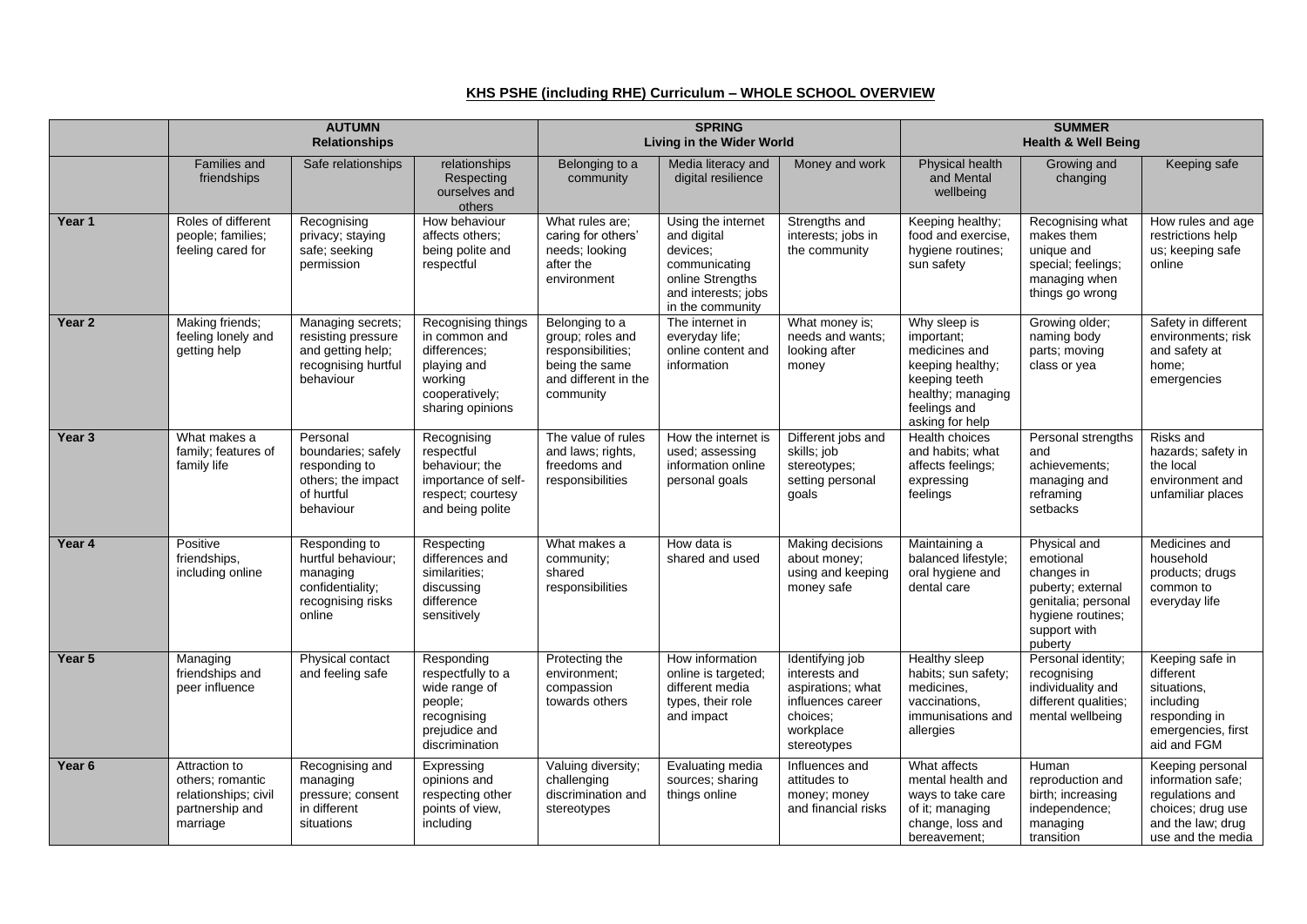|  | discussing topical<br>issues |  | managing time<br>online |  |
|--|------------------------------|--|-------------------------|--|
|  |                              |  |                         |  |

#### **Programme of Study by Year Group**

|                                          | YEAR 1 - MEDIUM-TERM OVERVIEW                                                                                                         |                                                                                                                                                                                                                                                                                                                                                                                                                                                                                                                                                                                     |                                                                                                                                                                                                                                                            |  |  |  |
|------------------------------------------|---------------------------------------------------------------------------------------------------------------------------------------|-------------------------------------------------------------------------------------------------------------------------------------------------------------------------------------------------------------------------------------------------------------------------------------------------------------------------------------------------------------------------------------------------------------------------------------------------------------------------------------------------------------------------------------------------------------------------------------|------------------------------------------------------------------------------------------------------------------------------------------------------------------------------------------------------------------------------------------------------------|--|--|--|
| <b>Term</b>                              | <b>Topic</b>                                                                                                                          | In this unit of work, students learn                                                                                                                                                                                                                                                                                                                                                                                                                                                                                                                                                | <b>Quality Assured resources to</b><br>support planning                                                                                                                                                                                                    |  |  |  |
| Relationships<br>Autumn                  | <b>Families and friendships</b><br>Roles of different people; families; feeling cared<br>for<br>PoS Refs: R1, R2, R3, R4, R5          | about people who care for them, e.g. parents, siblings,<br>$\bullet$<br>grandparents, relatives, friends, teachers<br>the role these different people play in children's lives and how they<br>$\bullet$<br>care for them<br>what it means to be a family and how families are different, e.g.<br>$\bullet$<br>single parents, foster parents, etc.<br>about the importance of telling someone - and how to tell them -<br>$\bullet$<br>if they are worried about something in their family                                                                                         | https://www.pshe-<br>association.org.uk/curriculum-<br>and-<br>resources/resources/medway-<br>public-health-directorate-<br>relationships-and<br>https://www.pshe-<br>association.org.uk/metro-charity                                                     |  |  |  |
|                                          | Safe relationships<br>Recognising privacy; staying safe; seeking<br>permission<br>PoS Refs: R10, R13, R15, R16, R17                   | about situations when someone's body or feelings might be hurt<br>$\bullet$<br>and whom to go to for help<br>about what it means to keep something private, including parts of<br>$\bullet$<br>the body that are private<br>to identify different types of touch and how they make people feel<br>$\bullet$<br>(e.g. hugs, tickling, and punches)<br>how to respond if being touched makes them feel uncomfortable or<br>$\bullet$<br>unsafe<br>when it is important to ask for permission to touch others<br>$\bullet$<br>how to ask for and give/not give permission<br>$\bullet$ | https://www.pshe-<br>association.org.uk/curriculum-<br>and-resources/resources/nspcc-<br>underwear-rule-resources<br>https://www.pshe-<br>association.org.uk/curriculum-<br>and-<br>resources/resources/1decision-<br>primary-pshe-education-<br>programme |  |  |  |
|                                          | <b>Respecting ourselves and others</b><br>How behaviour affects others; being polite and<br>respectful<br>PoS Refs: R21, R22          | what kind and unkind behaviour mean in and out school<br>$\bullet$<br>how kind and unkind behaviour can make people feel<br>$\bullet$<br>about what respect means<br>$\bullet$<br>about class rules, being polite to others, sharing and taking turns<br>$\bullet$                                                                                                                                                                                                                                                                                                                  |                                                                                                                                                                                                                                                            |  |  |  |
| Spring –<br>Living in the<br>Wider World | <b>Belonging to a community</b><br>What rules are; caring for others' needs; looking<br>after the environment<br>PoS Refs: L1, L2, L3 | about examples of rules in different situations, e.g. class rules,<br>$\bullet$<br>rules at home, rules outside<br>that different people have different needs<br>$\bullet$<br>how we care for people, animals and other living things in different<br>$\bullet$<br>ways<br>how they can look after the environment, e.g. recycling<br>$\bullet$                                                                                                                                                                                                                                     | https://www.pshe-<br>association.org.uk/curriculum-<br>and-<br>resources/resources/1decision-<br>primary-pshe-education-<br>programme                                                                                                                      |  |  |  |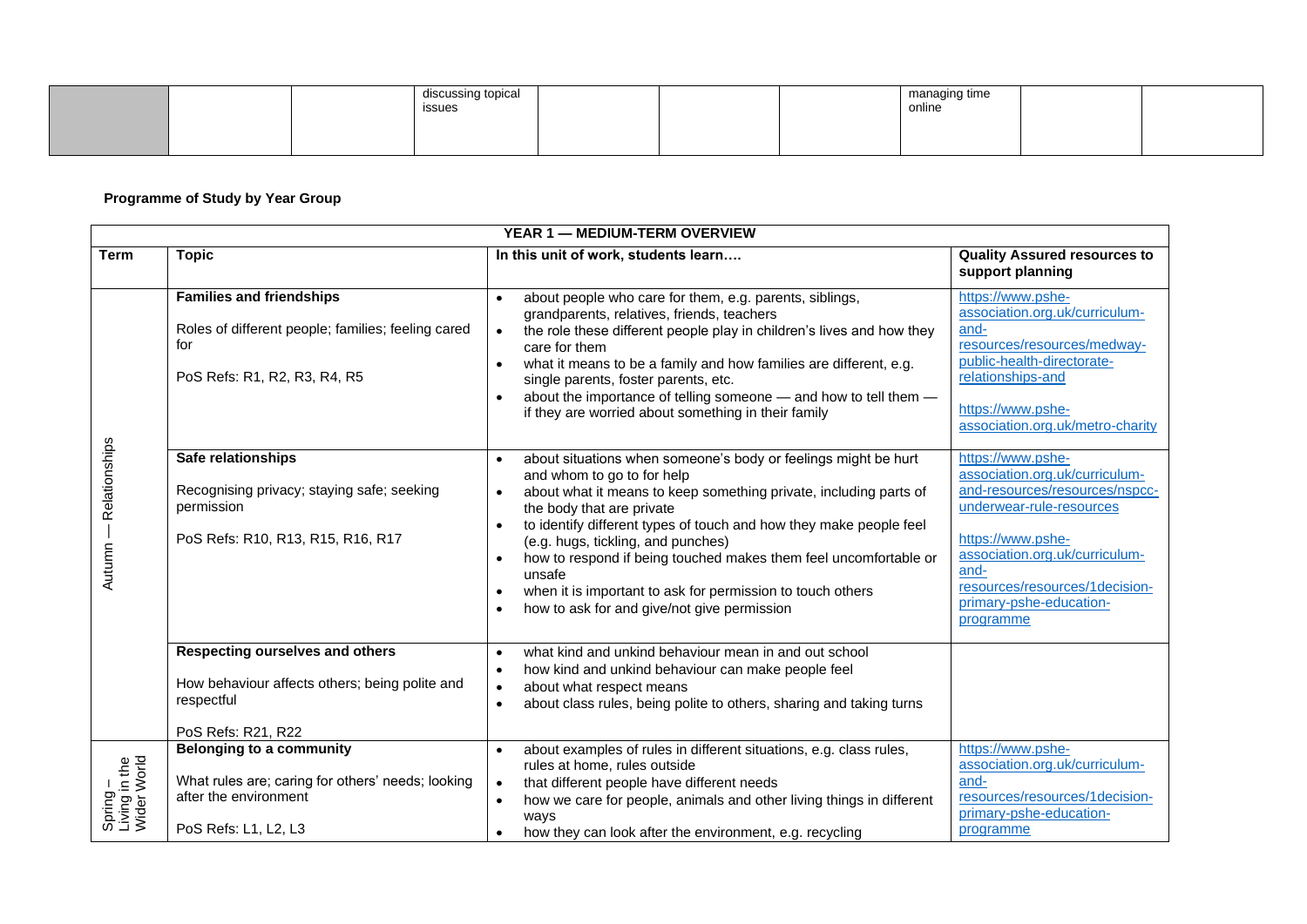|                                      | <b>Media literacy and Digital resilience</b><br>Using the internet and digital devices;<br>communicating online<br>PoS Refs: L7, L8                                                                               | how and why people use the internet<br>$\bullet$<br>the benefits of using the internet and digital devices<br>how people find things out and communicate safely with others<br>online                                                                                                                                                                                                                                                                                                                                                                                                                                 | https://www.pshe-<br>association.org.uk/curriculum-<br>and-<br>resources/resources/creating-<br>dementia-friendly-generation-<br>alzheimer%E2%80%99s                                                                                                                                                                                                          |
|--------------------------------------|-------------------------------------------------------------------------------------------------------------------------------------------------------------------------------------------------------------------|-----------------------------------------------------------------------------------------------------------------------------------------------------------------------------------------------------------------------------------------------------------------------------------------------------------------------------------------------------------------------------------------------------------------------------------------------------------------------------------------------------------------------------------------------------------------------------------------------------------------------|---------------------------------------------------------------------------------------------------------------------------------------------------------------------------------------------------------------------------------------------------------------------------------------------------------------------------------------------------------------|
|                                      | <b>Money and Work</b><br>Strengths and interests; jobs in the community<br>PoS Refs: L14, L16, L17                                                                                                                | that everyone has different strengths, in and out of school<br>$\bullet$<br>about how different strengths and interests are needed to do<br>$\bullet$<br>different jobs<br>about people whose job it is to help us in the community<br>$\bullet$<br>about different jobs and the work people do<br>$\bullet$                                                                                                                                                                                                                                                                                                          |                                                                                                                                                                                                                                                                                                                                                               |
|                                      | Physical health and Mental wellbeing<br>Keeping healthy; food and exercise; hygiene<br>routines; sun safety<br>PoS Refs: H1, H2, H3, H5, H8, H9, H10                                                              | what it means to be healthy and why it is important<br>$\bullet$<br>ways to take care of themselves on a daily basis<br>$\bullet$<br>about basic<br>$\bullet$<br>hygiene routines, e.g. hand washing<br>$\bullet$<br>about healthy and unhealthy foods, including sugar intake<br>about physical activity and how it keeps people healthy<br>about different types of play, including balancing indoor, outdoor<br>$\bullet$<br>and screen-based play<br>about people who can help them to stay healthy, such as parents,<br>doctors, nurses, dentists, lunch supervisors<br>how to keep safe in the sun<br>$\bullet$ | https://www.pshe-<br>association.org.uk/curriculum-<br>and-<br>resources/resources/1decision-<br>primary-pshe-education-<br>programme                                                                                                                                                                                                                         |
| - Health & Well Being<br>Summer Term | <b>Growing and changing</b><br>Recognising what makes them unique and<br>special; feelings; managing when things go<br>wrong<br>PoS Refs: H11, H12, H13, H14, H15, H21, H22,<br>H <sub>23</sub> , H <sub>24</sub> | to recognise what makes them special and unique including their<br>$\bullet$<br>likes, dislikes and what they are good at<br>how to manage and whom to tell when finding things difficult, or<br>$\bullet$<br>when things go wrong<br>how they are the same and different to others<br>$\bullet$<br>about different kinds of feelings<br>$\bullet$<br>how to recognise feelings in themselves and others<br>$\bullet$<br>how feelings can affect how people behave                                                                                                                                                    | https://www.pshe-<br>association.org.uk/curriculum-<br>and-<br>resources/resources/mental-<br>health-and-emotional-wellbeing-<br>lesson-plans<br>https://www.pshe-<br>association.org.uk/curriculum-<br>and-<br>resources/resources/medway-<br>public-health-directorate-<br>relationships-and<br>https://www.pshe-<br>association.org.uk/curriculum-<br>and- |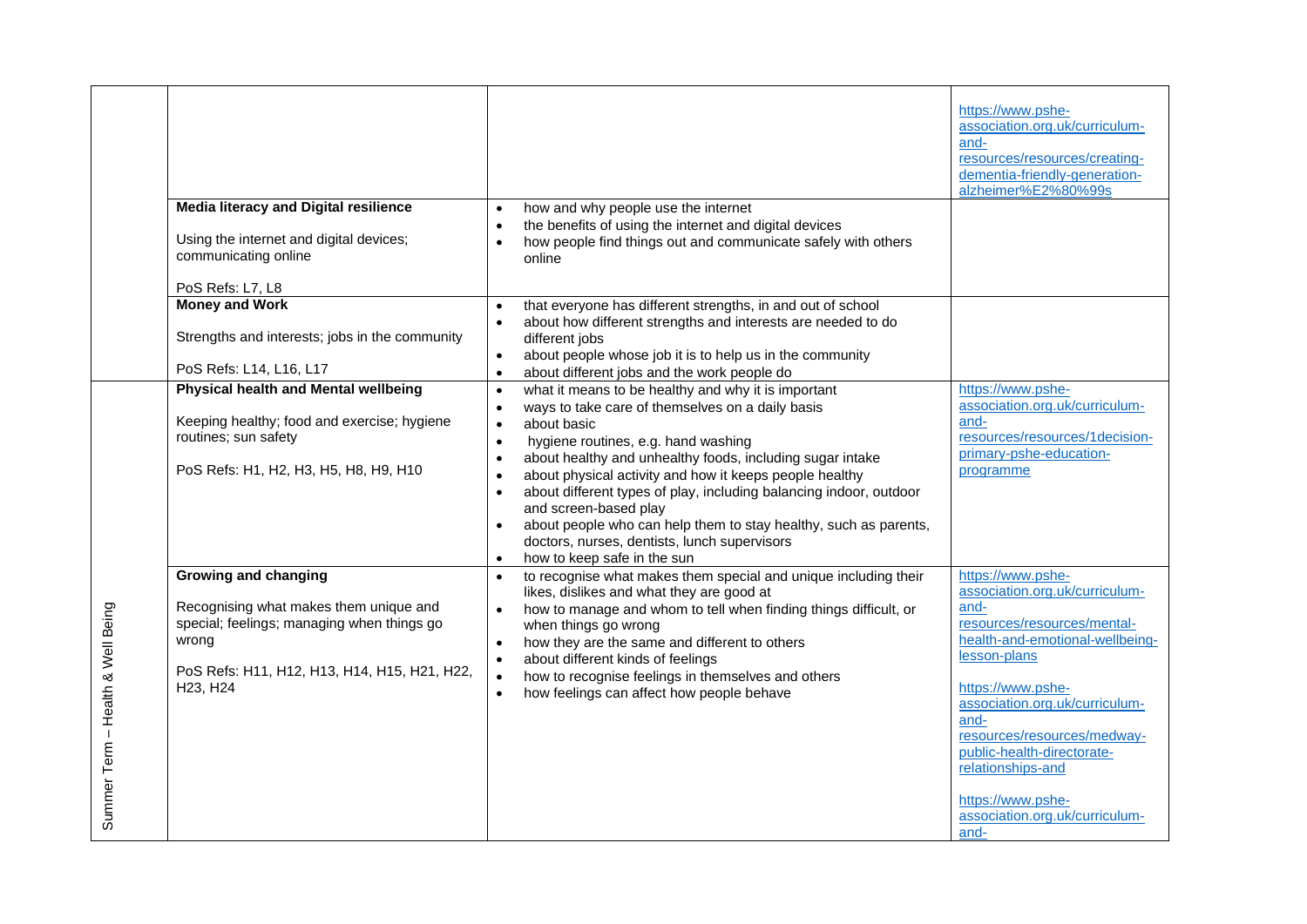|                                                                                                             |                                                  |                                                                                                                                                                                                                                                                     | resources/resources/1decision-<br>primary-pshe-education-<br>programme                                                                                                                                                                     |
|-------------------------------------------------------------------------------------------------------------|--------------------------------------------------|---------------------------------------------------------------------------------------------------------------------------------------------------------------------------------------------------------------------------------------------------------------------|--------------------------------------------------------------------------------------------------------------------------------------------------------------------------------------------------------------------------------------------|
| <b>Keeping safe</b><br>How rules and age restrictions help us; keeping<br>safe online<br>PoS Refs: H28, H34 | $\bullet$<br>$\bullet$<br>$\bullet$<br>$\bullet$ | how rules can help to keep us safe<br>why some things have age restrictions, e.g. TV and film, games,<br>toys or play areas<br>basic rules for keeping safe online<br>whom to tell if they see something online that makes them feel<br>unhappy, worried, or scared | https://www.pshe-<br>association.org.uk/curriculum-<br>and-resources/resources/jessie-<br>friends<br>https://www.pshe-<br>association.org.uk/curriculum-<br>and-<br>resources/resources/1decision-<br>primary-pshe-education-<br>programme |

| <b>YEAR 2 - MEDIUM-TERM OVERVIEW</b> |                                                                                                                                                         |                                                                                                                                                                                                                                                                                                                                                                                                                                                                                                                                                                 |                                                                                                                                                                                                                                        |  |  |
|--------------------------------------|---------------------------------------------------------------------------------------------------------------------------------------------------------|-----------------------------------------------------------------------------------------------------------------------------------------------------------------------------------------------------------------------------------------------------------------------------------------------------------------------------------------------------------------------------------------------------------------------------------------------------------------------------------------------------------------------------------------------------------------|----------------------------------------------------------------------------------------------------------------------------------------------------------------------------------------------------------------------------------------|--|--|
| <b>Term</b>                          | <b>Topic</b>                                                                                                                                            | In this unit of work, students learn                                                                                                                                                                                                                                                                                                                                                                                                                                                                                                                            | <b>Quality Assured resources to</b><br>support planning                                                                                                                                                                                |  |  |
| Relationships                        | <b>Families and friendships</b><br>Making friends; feeling lonely and getting<br>help<br>PoS Refs: R6, R7 R8, R9, R24                                   | how to be a good friend, e.g. kindness, listening, honesty<br>$\bullet$<br>about different ways that people meet and make friends<br>$\bullet$<br>strategies for positive play with friends, e.g. joining in, including<br>others, etc.<br>about what causes arguments between friends<br>$\bullet$<br>how to positively resolve arguments between friends<br>$\bullet$<br>how to recognise, and ask for help, when they are feeling lonely or<br>$\bullet$<br>unhappy or to<br>help someone else<br>$\bullet$                                                  | https://www.pshe-<br>association.org.uk/curriculum-<br>and-<br>resources/resources/1decision-<br>primary-pshe-education-<br>programme                                                                                                  |  |  |
| Autumr                               | Safe relationships<br>Managing secrets; resisting pressure and getting<br>help; recognising hurtful behaviour<br>PoS Refs: R11, R12, R14, R18, R19, R20 | how to recognise hurtful behaviour, including online<br>$\bullet$<br>what to do and whom to tell if they see or experience hurtful<br>$\bullet$<br>behaviour, including online<br>about what bullying is and different types of bullying<br>$\bullet$<br>how someone may feel if they are being bullied<br>$\bullet$<br>about the difference between happy surprises and secrets that<br>$\bullet$<br>make them feel uncomfortable or worried, and how to get help<br>how to resist pressure to do something that feels uncomfortable or<br>$\bullet$<br>unsafe | https://www.pshe-<br>association.org.uk/curriculum-<br>and-<br>resources/resources/1decision-<br>primary-pshe-education-<br>programme<br>https://www.pshe-<br>association.org.uk/curriculum-<br>and-<br>resources/resources/1decision- |  |  |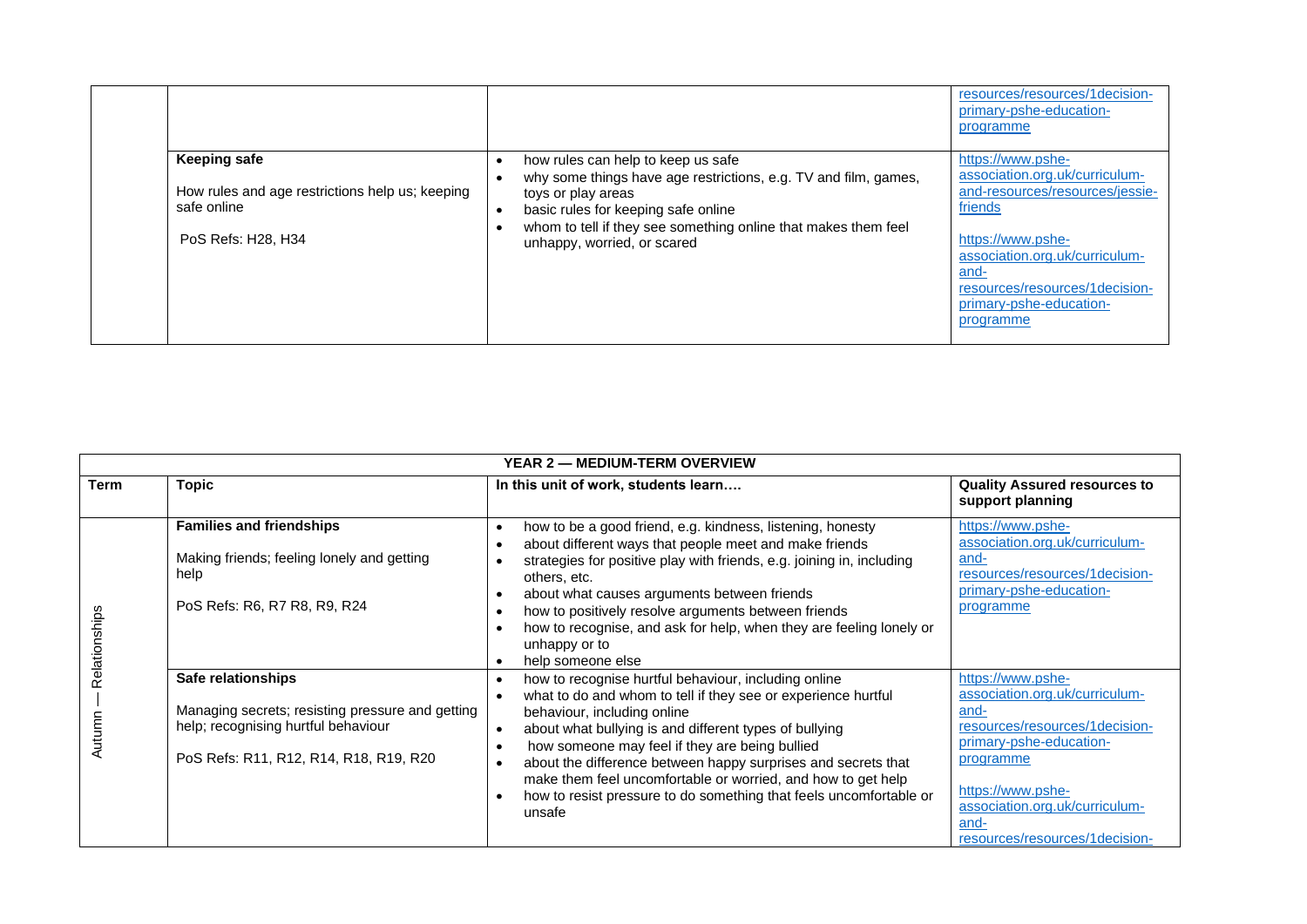|                                    |                                                                                                    | how to ask for help if they feel unsafe or worried and what<br>vocabulary to use                                                                                    | primary-pshe-education-<br>programme                               |
|------------------------------------|----------------------------------------------------------------------------------------------------|---------------------------------------------------------------------------------------------------------------------------------------------------------------------|--------------------------------------------------------------------|
|                                    | Respecting ourselves and others                                                                    | about the things they have in common with their friends,<br>$\bullet$                                                                                               | https://www.pshe-                                                  |
|                                    |                                                                                                    | classmates, and other people                                                                                                                                        | association.org.uk/curriculum-                                     |
|                                    | Recognising things in common and differences;<br>playing and working cooperatively; sharing        | how friends can have both similarities and differences<br>$\bullet$                                                                                                 | and-<br>resources/resources/inclusion-                             |
|                                    | opinions                                                                                           | how to play and work cooperatively in different groups and<br>$\bullet$<br>situations                                                                               | belonging-addressing-extremism-                                    |
|                                    |                                                                                                    | how to share their ideas and listen to others, take part in<br>$\bullet$                                                                                            | %E2%80%94-ks1-2                                                    |
|                                    | PoS Refs: R23, R24, R25                                                                            | discussions, and give reasons for their views                                                                                                                       |                                                                    |
|                                    | <b>Belonging to a community</b>                                                                    | about being a part of different groups, and the role they play in<br>$\bullet$                                                                                      |                                                                    |
|                                    |                                                                                                    | these groups e.g. class, teams, faith groups                                                                                                                        |                                                                    |
|                                    | Belonging to a group; roles and responsibilities;<br>being the same and different in the community | about different rights and responsibilities that they have in school<br>$\bullet$<br>and the wider community                                                        |                                                                    |
|                                    |                                                                                                    | about how a community can help people from different groups to<br>$\bullet$                                                                                         |                                                                    |
|                                    | PoS Refs: L2, L4, L5, L6                                                                           | feel included                                                                                                                                                       |                                                                    |
|                                    |                                                                                                    | to recognise that they are all equal, and ways in which they are the<br>$\bullet$                                                                                   |                                                                    |
|                                    |                                                                                                    | same and different to others in their community                                                                                                                     |                                                                    |
| Spring - Living in the Wider World | <b>Media literacy and Digital resilience</b>                                                       | the ways in which people can access the internet e.g. phones,<br>$\bullet$                                                                                          |                                                                    |
|                                    | The internet in everyday life; online content and                                                  | tablets, computers                                                                                                                                                  |                                                                    |
|                                    | information                                                                                        | to recognise the purpose and value of the internet in everyday life<br>$\bullet$<br>to recognise that some content on the internet is factual and some<br>$\bullet$ |                                                                    |
|                                    |                                                                                                    | is for entertainment e.g. news, games, videos                                                                                                                       |                                                                    |
|                                    | PoS Refs: L8, L9                                                                                   | that information online might not always be true<br>$\bullet$                                                                                                       |                                                                    |
|                                    | <b>Money and Work</b>                                                                              | about what money is and its different forms e.g. coins, notes, and<br>$\bullet$                                                                                     | https://www.pshe-                                                  |
|                                    |                                                                                                    | ways of paying for things e.g. debit cards, electronic payments                                                                                                     | association.org.uk/curriculum-                                     |
|                                    | What money is; needs and wants; looking after                                                      | how money can be kept and looked after<br>$\bullet$                                                                                                                 | and-                                                               |
|                                    | money                                                                                              | about getting, keeping, and spending money<br>$\bullet$                                                                                                             | resources/resources/1decision-<br>primary-pshe-education-          |
|                                    | PoS Refs: L10, L11, L12, L13, L15                                                                  | that people are paid money for the job they do<br>$\bullet$<br>how to recognise the difference between needs and wants                                              | programme                                                          |
|                                    |                                                                                                    | $\bullet$<br>how people make choices about spending money, including<br>$\bullet$                                                                                   |                                                                    |
|                                    |                                                                                                    | thinking about needs and wants                                                                                                                                      |                                                                    |
|                                    | Physical health and Mental wellbeing                                                               | about routines and habits for maintaining good physical and mental<br>$\bullet$                                                                                     | https://www.pshe-                                                  |
|                                    |                                                                                                    | health                                                                                                                                                              | association.org.uk/curriculum-                                     |
|                                    | Why sleep is important, medicines and keeping                                                      | why sleep and rest are important for growing and keeping healthy<br>$\bullet$                                                                                       | and-                                                               |
|                                    | healthy; keeping teeth healthy; managing<br>feelings and asking for help                           | that medicines, including vaccinations and immunisations, can help<br>$\bullet$                                                                                     | resources/resources/1decision-<br>primary-pshe-education-          |
|                                    |                                                                                                    | people stay healthy and manage allergies<br>the importance of, and routines for, brushing teeth and visiting the<br>$\bullet$                                       | programme                                                          |
| - Health & Well                    | PoS Refs: H4, H6, H7, H16, H17, H18,                                                               | dentist                                                                                                                                                             |                                                                    |
|                                    | H19, H20                                                                                           | about food and drink that affect dental health<br>$\bullet$                                                                                                         | https://www.pshe-                                                  |
|                                    |                                                                                                    | how to describe and share a range of feelings<br>$\bullet$                                                                                                          | association.org.uk/curriculum-                                     |
|                                    |                                                                                                    | ways to feel good, calm down or change their mood e.g. playing<br>$\bullet$                                                                                         | and-resources/resources/mental-<br>health-and-emotional-wellbeing- |
|                                    |                                                                                                    | outside, listening to music, spending time with others                                                                                                              | lesson-plans                                                       |
| Summer Term -<br>Being             |                                                                                                    | how to manage big feelings including those associated with<br>change, loss and bereavement                                                                          |                                                                    |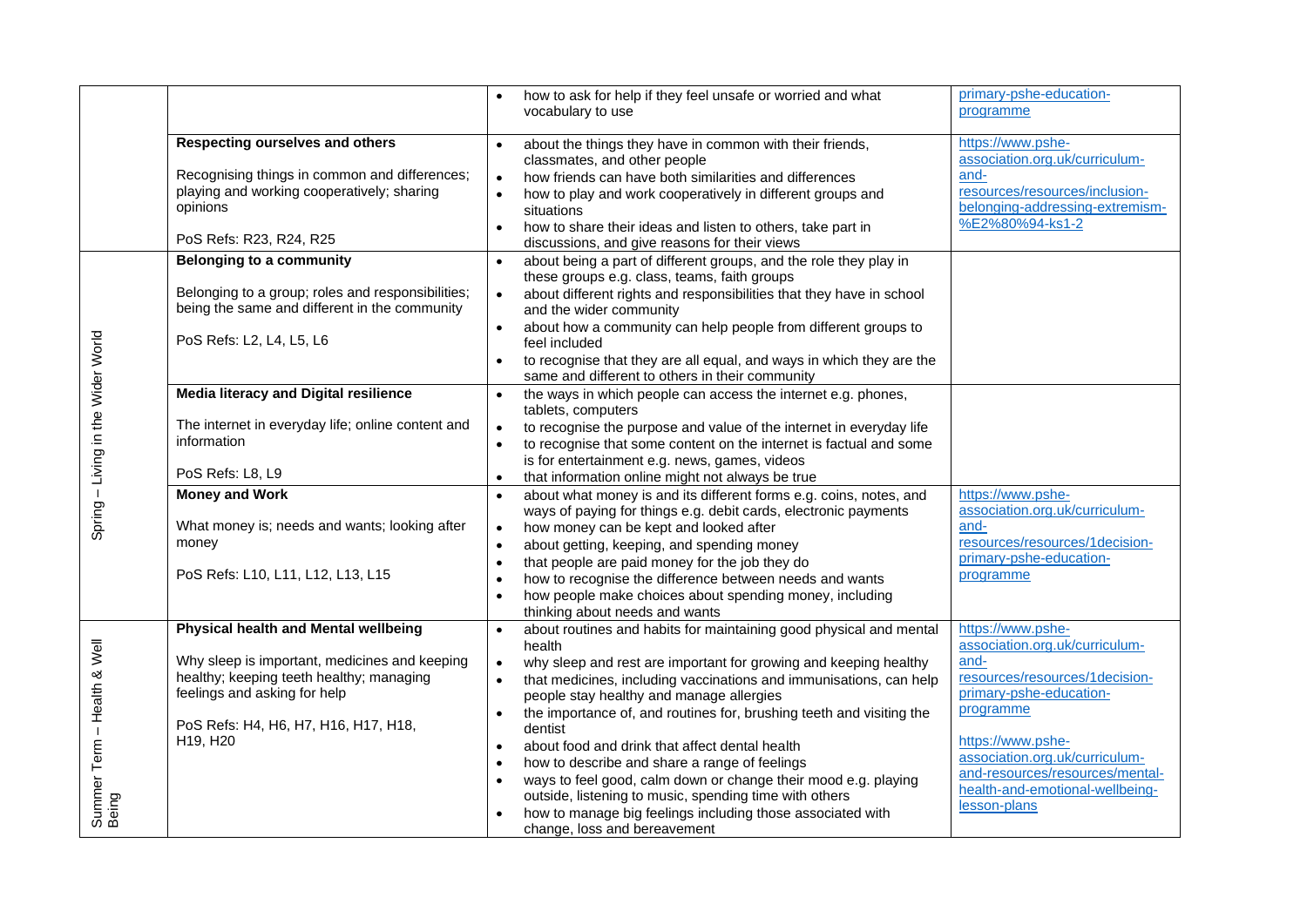|                           |                                                                                                                                                         | when and how to ask for help, and how to help others, with their<br>$\bullet$<br>feelings                                                                                                                                                                                                                                                                                                                                                                                                                                                                                                                                                                                                                                                                                                                                                                                                                                                                                            | https://www.pshe-<br>association.org.uk/curriculum-<br>and-<br>resources/resources/1decision-<br>primary-pshe-education-<br>programme                                                                                                                                                                                                                                                                                 |
|---------------------------|---------------------------------------------------------------------------------------------------------------------------------------------------------|--------------------------------------------------------------------------------------------------------------------------------------------------------------------------------------------------------------------------------------------------------------------------------------------------------------------------------------------------------------------------------------------------------------------------------------------------------------------------------------------------------------------------------------------------------------------------------------------------------------------------------------------------------------------------------------------------------------------------------------------------------------------------------------------------------------------------------------------------------------------------------------------------------------------------------------------------------------------------------------|-----------------------------------------------------------------------------------------------------------------------------------------------------------------------------------------------------------------------------------------------------------------------------------------------------------------------------------------------------------------------------------------------------------------------|
|                           | <b>Growing and changing</b><br>Growing older; moving class or year<br>PoS Refs: H20, H25, H26, H27                                                      | about the human life cycle and how people grow from young to old<br>$\bullet$<br>how our needs and bodies change as we grow up<br>$\bullet$<br>about change as people grow up, including new opportunities and<br>$\bullet$<br>responsibilities<br>preparing to move to a new class and setting goals for next year<br>$\bullet$                                                                                                                                                                                                                                                                                                                                                                                                                                                                                                                                                                                                                                                     | https://www.pshe-<br>association.org.uk/curriculum-<br>and-<br>resources/resources/medway-<br>public-health-directorate-<br>relationships-and                                                                                                                                                                                                                                                                         |
|                           | <b>Keeping safe</b><br>Safety in different environments; risk and safety<br>at home; emergencies<br>PoS Refs: H29, H30, H31, H32, H33,<br>H35, H36, H27 | how to recognise risk in everyday situations, e.g. road, water and<br>$\bullet$<br>rail safety, medicines<br>how to help keep themselves safe in familiar and unfamiliar<br>$\bullet$<br>environments, such as in school, online and 'out and about'<br>to identify potential unsafe situations, who is responsible for<br>$\bullet$<br>keeping them safe in these situations, and steps they can take to<br>avoid or remove themselves from danger<br>how to help keep themselves safe at home in relation to electrical<br>$\bullet$<br>appliances, fire safety and medicines/household products<br>about things that people can put into their body or onto their skin<br>$\bullet$<br>(e.g. medicines and creams) and how these can affect how people<br>feel<br>how to respond if there is an accident and someone is hurt<br>$\bullet$<br>about whose job it is to keep us safe and how to get help in an<br>$\bullet$<br>emergency, including how to dial 999 and what to say | https://www.pshe-<br>association.org.uk/curriculum-<br>and-resources/resources/life-live-<br>it-primary-school-resources-red-<br>cross<br>https://www.pshe-<br>association.org.uk/curriculum-<br>and-resources/resources/drug-<br>wise-primary-school-resource-<br>islington<br>https://www.pshe-<br>association.org.uk/curriculum-<br>and-<br>resources/resources/1decision-<br>primary-pshe-education-<br>programme |
|                           |                                                                                                                                                         | <b>YEAR 3 - MEDIUM-TERM OVERVIEW</b>                                                                                                                                                                                                                                                                                                                                                                                                                                                                                                                                                                                                                                                                                                                                                                                                                                                                                                                                                 |                                                                                                                                                                                                                                                                                                                                                                                                                       |
| <b>Term</b>               | <b>Topic</b>                                                                                                                                            | In this unit of work, students learn                                                                                                                                                                                                                                                                                                                                                                                                                                                                                                                                                                                                                                                                                                                                                                                                                                                                                                                                                 | <b>Quality Assured resources to</b><br>support planning                                                                                                                                                                                                                                                                                                                                                               |
| Autumn —<br>Relationships | <b>Families and friendships</b><br>What makes a family; features of family life<br>PoS Refs: R1, R6, R7, R8, R9                                         | to recognise and respect that there are different types of families,<br>$\bullet$<br>including single parents, step-parents, blended families, foster and<br>adoptive parents<br>that being part of a family provides support, stability and love<br>$\bullet$<br>about the positive aspects of being part of a family, such as<br>$\bullet$<br>spending time together and caring for each other<br>about the different ways that people can care for each other e.g.<br>$\bullet$<br>giving encouragement or support in times of difficulty<br>to identify if/when something in a family might make someone<br>$\bullet$<br>upset or worried                                                                                                                                                                                                                                                                                                                                        | https://www.pshe-<br>association.org.uk/curriculum-<br>and-<br>resources/resources/adoptables-<br>schools-toolkit-coram-life-<br>education                                                                                                                                                                                                                                                                            |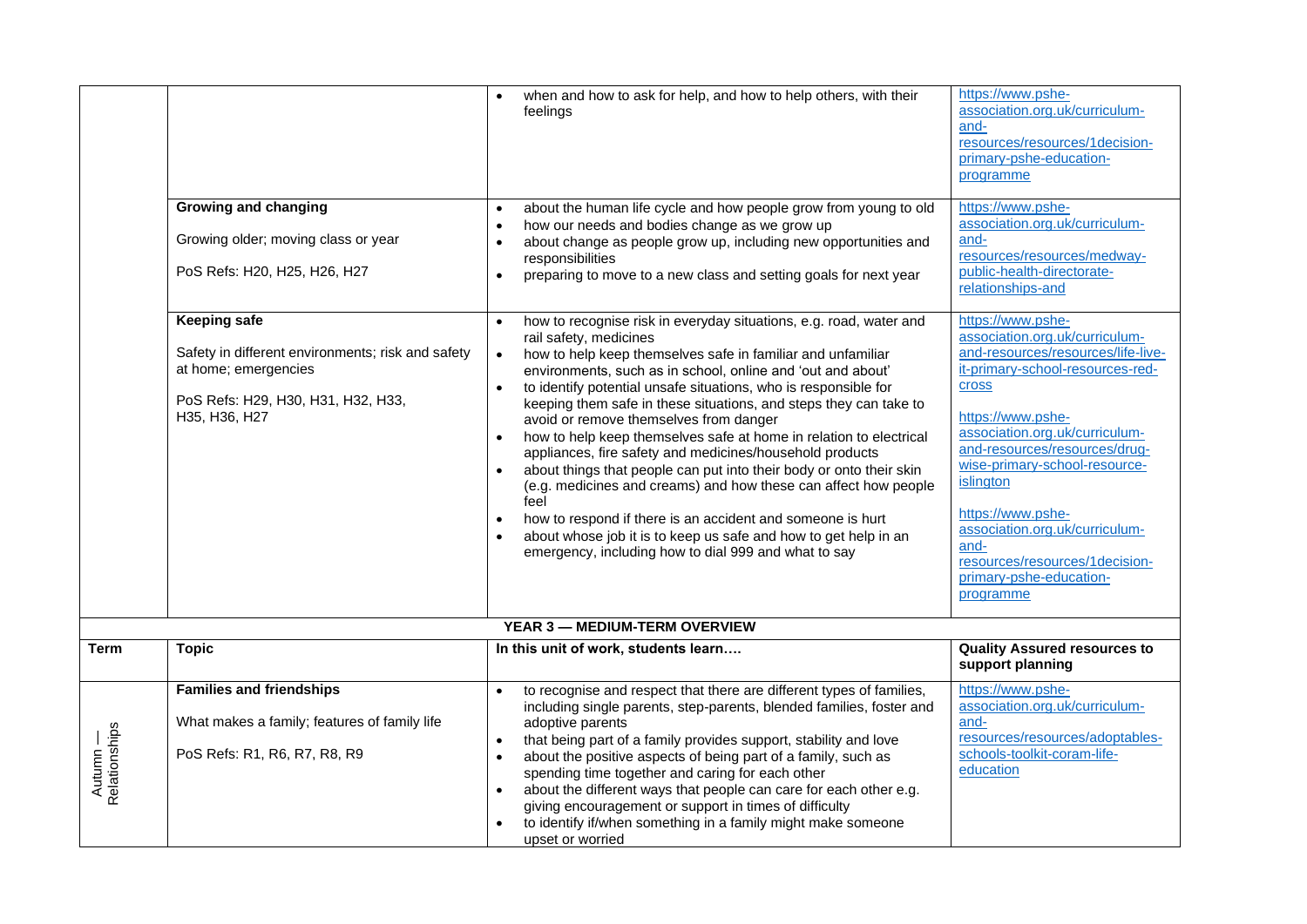|                                    |                                                                                                                                                                                                                                                                     | what to do and whom to tell if family relationships are making them<br>$\bullet$<br>feel unhappy or unsafe                                                                                                                                                                                                                                                                                                                                                                                                                                                                                                                                                                                                                                                                                                                                                                                                                                                                                                                                                                   |                                                                                                                                                                                                                                                                         |
|------------------------------------|---------------------------------------------------------------------------------------------------------------------------------------------------------------------------------------------------------------------------------------------------------------------|------------------------------------------------------------------------------------------------------------------------------------------------------------------------------------------------------------------------------------------------------------------------------------------------------------------------------------------------------------------------------------------------------------------------------------------------------------------------------------------------------------------------------------------------------------------------------------------------------------------------------------------------------------------------------------------------------------------------------------------------------------------------------------------------------------------------------------------------------------------------------------------------------------------------------------------------------------------------------------------------------------------------------------------------------------------------------|-------------------------------------------------------------------------------------------------------------------------------------------------------------------------------------------------------------------------------------------------------------------------|
|                                    | Safe relationships<br>Personal boundaries; safely responding to<br>others; the impact of hurtful behaviour<br>PoS Refs: R19, R22, R24, R30                                                                                                                          | What is appropriate to share with friends, classmates, family and<br>$\bullet$<br>wider social groups including online<br>about what privacy and personal boundaries are, including online<br>$\bullet$<br>basic strategies to help keep themselves safe online e.g.<br>$\bullet$<br>passwords, using trusted sites and adult supervision<br>that bullying and hurtful behaviour is unacceptable in any situation<br>$\bullet$<br>about the effects and consequences of bullying for the people<br>$\bullet$<br>involved<br>about bullying online, and the similarities and differences to face-to-<br>$\bullet$<br>face bullying<br>what to do and whom to tell if they see or experience bullying or<br>$\bullet$<br>hurtful behaviour, how to ask for help if they feel unsafe or worried<br>and what vocabulary to use                                                                                                                                                                                                                                                   | https://www.pshe-<br>association.org.uk/curriculum-<br>and-resources/resources/nspcc-<br>share-aware-resources                                                                                                                                                          |
|                                    | Respecting ourselves and others<br>Recognising respectful behaviour; the<br>importance of self-respect; courtesy and being<br>polite<br>PoS Refs: R30, R31                                                                                                          | to recognise respectful behaviours e.g. helping or including others,<br>$\bullet$<br>being responsible<br>how to model respectful behaviour in different situations e.g. at<br>$\bullet$<br>home, at school, online<br>the importance of self-respect and their right to be treated<br>$\bullet$<br>respectfully by others<br>what it means to treat others, and be treated, politely<br>$\bullet$<br>the ways in which people show respect and courtesy in different<br>$\bullet$<br>cultures and in wider society                                                                                                                                                                                                                                                                                                                                                                                                                                                                                                                                                          | https://www.pshe-<br>association.org.uk/curriculum-<br>and-resources/resources/premier-<br>league-primary-stars<br>https://www.pshe-<br>association.org.uk/curriculum-<br>and-<br>resources/resources/creating-<br>dementia-friendly-generation-<br>alzheimer%E2%80%99s |
| Spring - Living in the Wider World | <b>Belonging to a community</b><br>The value of rules and laws; rights, freedoms<br>and responsibilities<br>PoS Refs: L1, L2, L3<br><b>Media literacy and Digital resilience</b><br>How the internet is used; assessing<br>information online<br>PoS Refs: L11, L12 | the reasons for rules and laws in wider society<br>$\bullet$<br>the importance of abiding by the law and what might happen if rules<br>$\bullet$<br>and laws are broken<br>what human rights are and how they protect people<br>$\bullet$<br>to identify basic examples of human rights including the rights of<br>$\bullet$<br>children<br>about how they have rights and also responsibilities<br>$\bullet$<br>that with every right there is also a responsibility e.g. the right to an<br>$\bullet$<br>education and the responsibility to learn<br>how the internet can be used positively for leisure, for school and<br>$\bullet$<br>for work<br>to recognise that images and information online can be altered or<br>$\bullet$<br>adapted and the reasons for why this happens<br>strategies to recognise whether something they see online is true<br>$\bullet$<br>or accurate<br>to evaluate whether a game is suitable to play or a website is<br>$\bullet$<br>appropriate for their age-group<br>to make safe, reliable choices from search results<br>$\bullet$ | https://www.pshe-<br>association.org.uk/curriculum-<br>and-resources/resources/google-<br>and-parent-zone-ks2-internet-<br>safety                                                                                                                                       |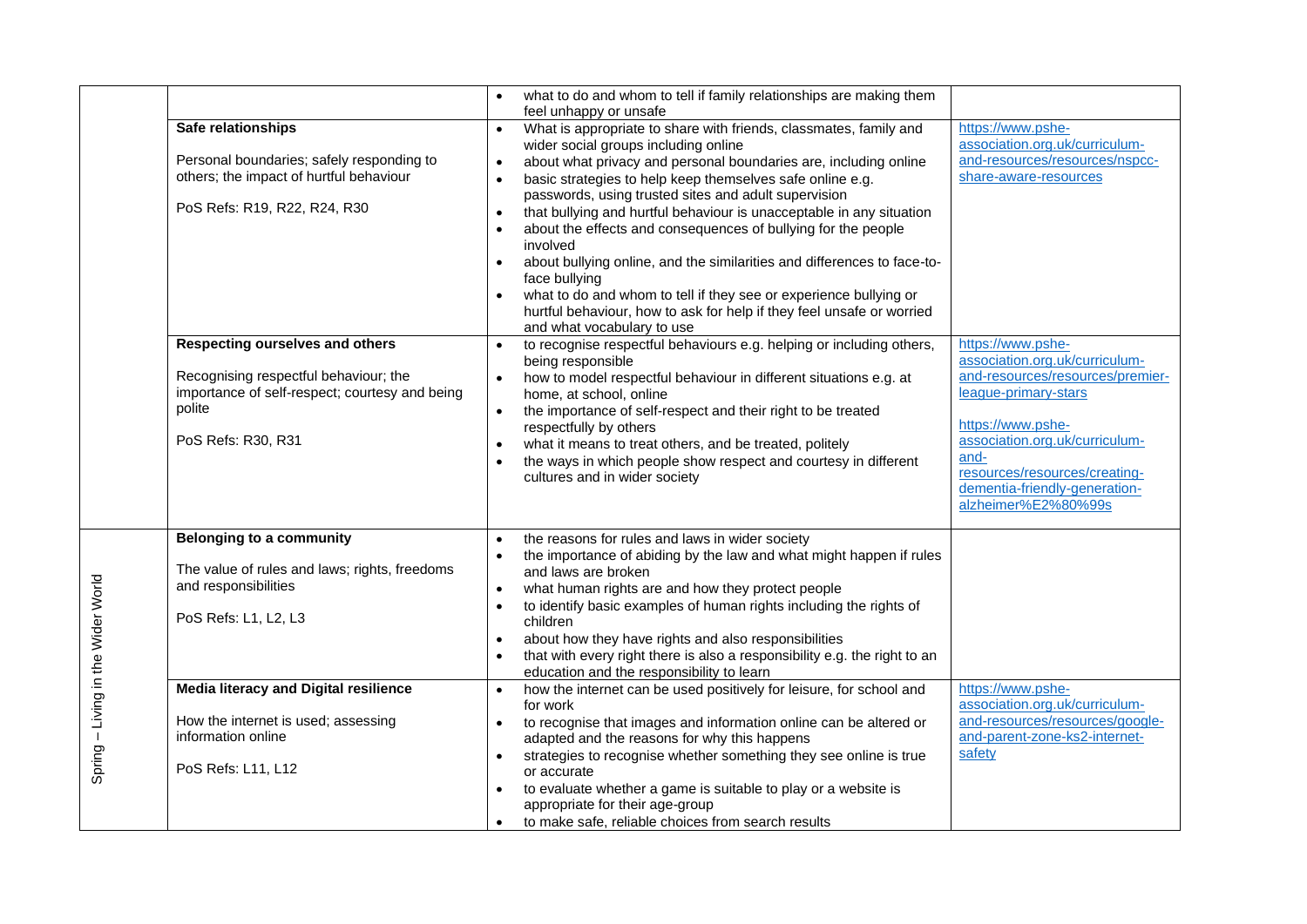|                                   |                                                                          | how to report something seen or experienced online that concerns<br>them e.g. images or content that worry them, unkind or<br>inappropriate communication                                         |                                                                                            |
|-----------------------------------|--------------------------------------------------------------------------|---------------------------------------------------------------------------------------------------------------------------------------------------------------------------------------------------|--------------------------------------------------------------------------------------------|
|                                   | <b>Money and Work</b>                                                    | about jobs that people may have from different sectors e.g.<br>$\bullet$<br>teachers, business, people, charity work                                                                              |                                                                                            |
|                                   | Different jobs and skills; job stereotypes; setting<br>personal goals    | that people can have more than one job at once or over their<br>$\bullet$<br>lifetime                                                                                                             |                                                                                            |
|                                   | PoS Refs: L25, L26, L27, L30                                             | about common myths and gender stereotypes related to work<br>$\bullet$<br>to challenge stereotypes through examples of role models in<br>$\bullet$<br>different fields of work e.g. women in STEM |                                                                                            |
|                                   |                                                                          | about some of the skills needed to do a job, such as teamwork and<br>decision-making                                                                                                              |                                                                                            |
|                                   |                                                                          | to recognise their interests, skills and achievements and how these<br>$\bullet$<br>might link to future jobs                                                                                     |                                                                                            |
|                                   |                                                                          | how to set goals that they would like to achieve this year e.g. learn<br>a new hobby                                                                                                              |                                                                                            |
|                                   | Physical health and Mental wellbeing                                     | about the choices that people make in daily life that could affect<br>$\bullet$<br>their health                                                                                                   | https://www.pshe-<br>association.org.uk/curriculum-                                        |
|                                   | Health choices and habits; what affects feelings;<br>expressing feelings | to identify healthy and unhealthy choices (e.g. in relation to food,<br>$\bullet$<br>exercise, sleep)                                                                                             | and-resources/resources/mental-<br>health-and-emotional-wellbeing-                         |
|                                   | PoS Refs: H1, H2, H3, H4, H6, H7, H17,<br>H18, H19                       | what can help people to make healthy choices and what might<br>$\bullet$<br>negatively influence them<br>about habits and that sometimes they can be maintained, changed<br>$\bullet$             | powerpoint<br>https://www.pshe-                                                            |
|                                   |                                                                          | or stopped                                                                                                                                                                                        | association.org.uk/curriculum-<br>and-                                                     |
|                                   |                                                                          | the positive and negative effects of habits, such as regular exercise<br>or eating too much sugar, on a healthy lifestyle                                                                         | resources/resources/1decision-<br>primary-pshe-education-                                  |
|                                   |                                                                          | what is meant by a healthy, balanced diet including what foods<br>should be eaten regularly or just occasionally                                                                                  | programme                                                                                  |
|                                   |                                                                          | that regular exercise such as walking or cycling has positive<br>benefits for their mental and physical health                                                                                    | https://www.pshe-<br>association.org.uk/curriculum-                                        |
|                                   |                                                                          | about the things that affect feelings both positively and negatively<br>$\bullet$<br>strategies to identify and talk about their feelings                                                         | and-<br>resources/resources/1decision-                                                     |
|                                   |                                                                          | about some of the different ways people express feelings e.g.<br>$\bullet$<br>words, actions, body language                                                                                       | primary-pshe-education-<br>programme                                                       |
|                                   |                                                                          | to recognise how feelings can change overtime and become more<br>or less powerful                                                                                                                 |                                                                                            |
|                                   | <b>Growing and changing</b>                                              | that everyone is an individual and has unique and valuable<br>$\bullet$<br>contributions to make                                                                                                  | https://www.pshe-<br>association.org.uk/curriculum-                                        |
| Summer Term - Health & Well Being | Personal strengths and achievements;<br>managing and reframing setbacks  | to recognise how strengths and interests form part of a person's<br>$\bullet$<br>identity                                                                                                         | and-resources/resources/premier-<br>league-primary-stars                                   |
|                                   | PoS Refs: H27, H28, H29                                                  | how to identify their own personal strengths and interests and what<br>$\bullet$<br>they're proud of (in school, out of school)                                                                   | https://www.pshe-                                                                          |
|                                   |                                                                          | to recognise common challenges to self -worth e.g. finding school<br>work difficult, friendship issues                                                                                            | association.org.uk/curriculum-<br>and-resources/resources/premier-<br>league-primary-stars |
|                                   |                                                                          |                                                                                                                                                                                                   |                                                                                            |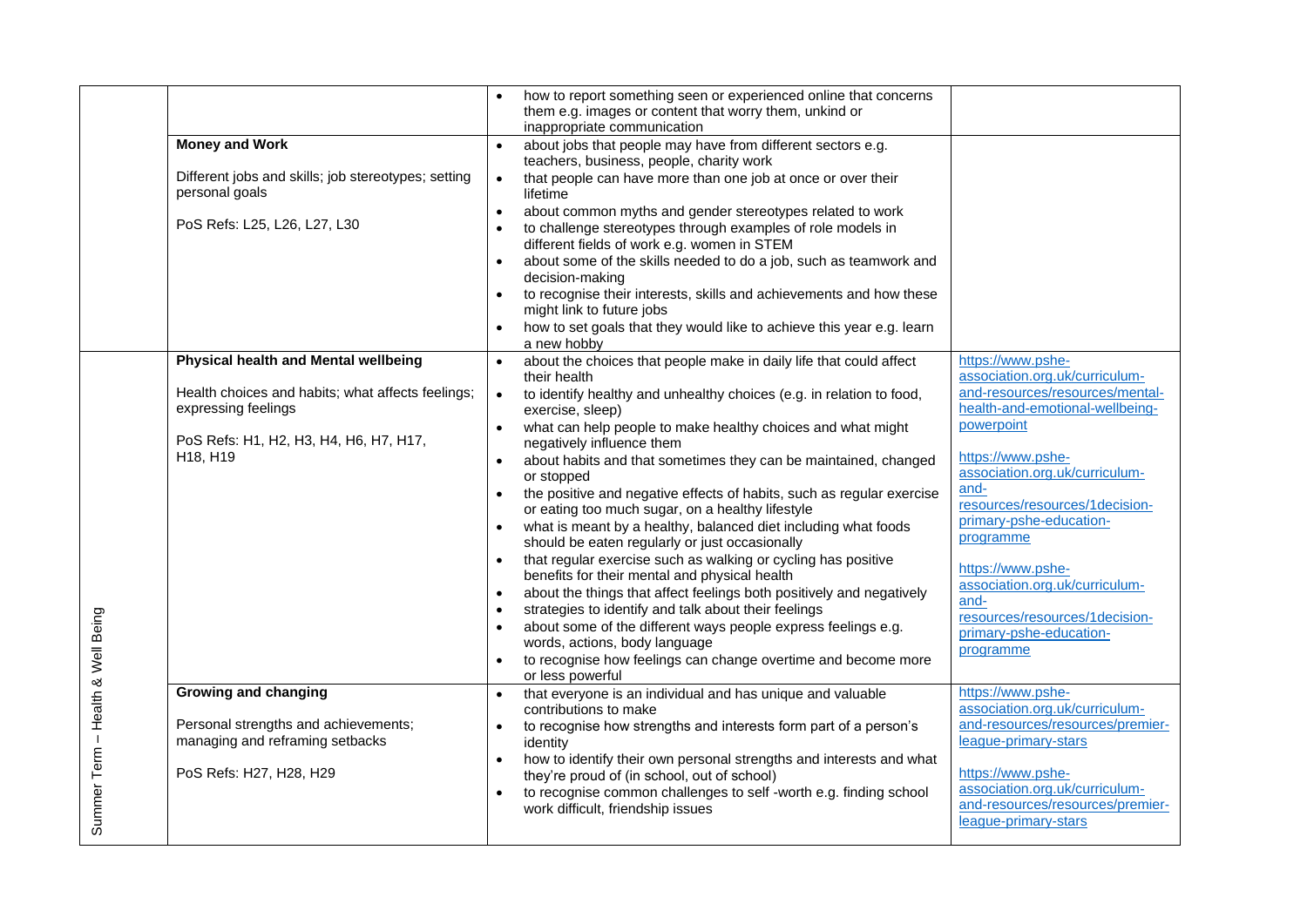|                                                                                                                               | basic strategies to manage and reframe setbacks e.g. asking for<br>help, focusing on what they can learn from a setback, remembering<br>what they are good at, trying again                                                                                                                                                                                                                                                                                                     |                                                                                                                                                                                                                     |
|-------------------------------------------------------------------------------------------------------------------------------|---------------------------------------------------------------------------------------------------------------------------------------------------------------------------------------------------------------------------------------------------------------------------------------------------------------------------------------------------------------------------------------------------------------------------------------------------------------------------------|---------------------------------------------------------------------------------------------------------------------------------------------------------------------------------------------------------------------|
| <b>Keeping safe</b><br>Risks and hazards; safety in the local<br>environment and unfamiliar places<br>PoS Refs: H38, H39, H41 | how to identify typical hazards at home and in school<br>how to predict, assess and manage risk in everyday situations e.g.<br>crossing the road, running in the playground, in the kitchen<br>about fire safety at home including the need for smoke alarms<br>the importance of following safety rules from parents and other<br>adults<br>how to help keep themselves safe in the local environment or<br>unfamiliar places, including road, rail, water and firework safety | https://www.pshe-<br>association.org.uk/content/gambli<br><u>ng</u><br>https://www.pshe-<br>association.org.uk/curriculum-<br><u>and-</u><br>resources/resources/1decision-<br>primary-pshe-education-<br>programme |

|               | YEAR 4 - MEDIUM-TERM OVERVIEW                                                                                                                |                                                                                                                                                                                                                                                                                                                                                                                                                                                                                                                                                                                                                                                                                                                                    |                                                                                                                                                                                                                                                     |  |  |
|---------------|----------------------------------------------------------------------------------------------------------------------------------------------|------------------------------------------------------------------------------------------------------------------------------------------------------------------------------------------------------------------------------------------------------------------------------------------------------------------------------------------------------------------------------------------------------------------------------------------------------------------------------------------------------------------------------------------------------------------------------------------------------------------------------------------------------------------------------------------------------------------------------------|-----------------------------------------------------------------------------------------------------------------------------------------------------------------------------------------------------------------------------------------------------|--|--|
| <b>Term</b>   | <b>Topic</b>                                                                                                                                 | In this unit of work, students learn                                                                                                                                                                                                                                                                                                                                                                                                                                                                                                                                                                                                                                                                                               | <b>Quality Assured resources to</b><br>support planning                                                                                                                                                                                             |  |  |
| Relationships | <b>Families and friendships</b><br>Positive friendships, including online<br>PoS Refs: R10, R11, R12, R13, R18                               | about the features of positive healthy friendships such as mutual<br>$\bullet$<br>respect, trust and sharing interests<br>strategies to build positive friendships<br>$\bullet$<br>how to seek support with relationships if they feel lonely or<br>$\bullet$<br>excluded<br>how to communicate respectfully with friends when using digital<br>$\bullet$<br>devices<br>how knowing someone online differs from knowing someone face<br>$\bullet$<br>to face and that there are risks in communicating with someone<br>they don't know<br>what to do or whom to tell if they are worried about any contact<br>$\bullet$<br>online                                                                                                  | https://www.pshe-<br>association.org.uk/curriculum-<br>and-resources/resources/nspcc-<br>share-aware-resources<br>https://www.pshe-<br>association.org.uk/curriculum-<br>and-resources/resources/google-<br>and-parent-zone-ks2-internet-<br>safety |  |  |
| Autumn        | Safe relationships<br>Responding to hurtful behaviour;<br>managing confidentiality; recognising risks online<br>PoS Refs: R20, R23, R27, R28 | to differentiate between playful teasing, hurtful behaviour and<br>$\bullet$<br>bullying, including online<br>how to respond if they witness or experience hurtful behaviour or<br>$\bullet$<br>bullying, including online<br>recognise the difference between 'playful dares' and dares which<br>$\bullet$<br>put someone under pressure, at risk, or make them feel<br>uncomfortable<br>how to manage pressures associated with dares<br>$\bullet$<br>when it is right to keep or break a confidence or share a secret<br>$\bullet$<br>how to recognise risks online such as harmful content or contact<br>$\bullet$<br>how people may behave differently online including pretending to<br>$\bullet$<br>be someone they are not | https://www.pshe-<br>association.org.uk/curriculum-<br>and-resources/resources/google-<br>and-parent-zone-ks2-internet-<br>safety<br>https://www.pshe-<br>association.org.uk/curriculum-<br>and-<br>resources/resources/1decision-                  |  |  |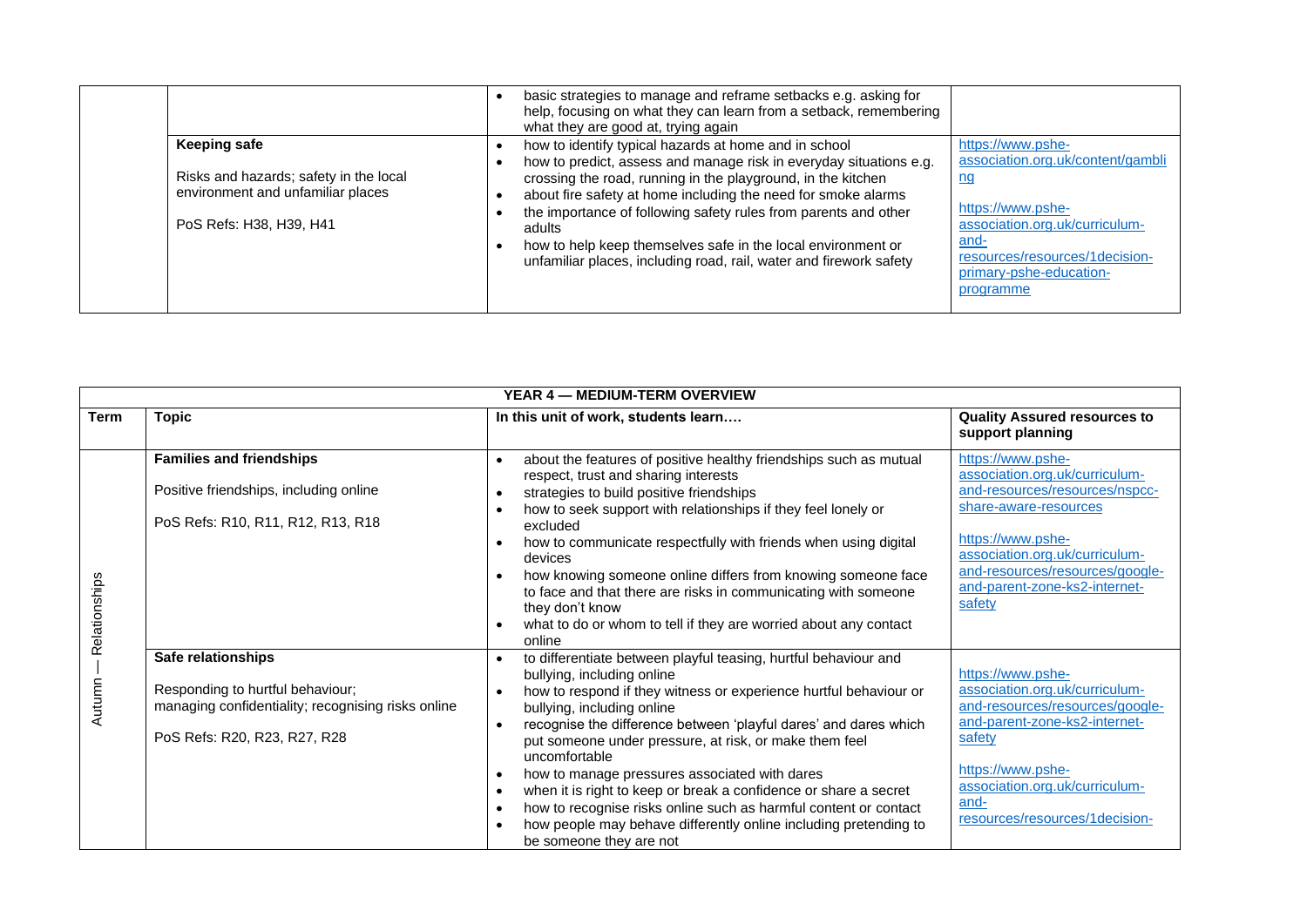|                                    |                                                                                              | how to report concerns and seek help if worried or uncomfortable<br>about someone's behaviour, including online                                                                                                                                                                                                 | primary-pshe-education-<br>programme                                                                                                      |
|------------------------------------|----------------------------------------------------------------------------------------------|-----------------------------------------------------------------------------------------------------------------------------------------------------------------------------------------------------------------------------------------------------------------------------------------------------------------|-------------------------------------------------------------------------------------------------------------------------------------------|
|                                    | Respecting ourselves and others                                                              | to recognise differences between people such as gender, race,<br>faith                                                                                                                                                                                                                                          | https://www.pshe-<br>association.org.uk/curriculum-                                                                                       |
|                                    | Respecting differences and similarities;<br>discussing difference sensitively                | to recognise what they have in common with others e.g. shared<br>$\bullet$<br>values, likes and dislikes, aspirations<br>about the importance of respecting the differences and similarities                                                                                                                    | and-resources/resources/premier-<br>league-primary-stars                                                                                  |
|                                    | PoS Refs: R32, R33                                                                           | between people<br>a vocabulary to sensitively discuss difference and include everyone<br>$\bullet$                                                                                                                                                                                                              |                                                                                                                                           |
|                                    | <b>Belonging to a community</b><br>What makes a community; shared                            | the meaning and benefits of living in a community<br>$\bullet$<br>to recognise that they belong to different communities as well as<br>$\bullet$<br>the school community                                                                                                                                        | https://www.pshe-<br>association.org.uk/curriculum-<br>and-                                                                               |
|                                    | responsibilities<br>PoS Refs: L4, L6, L7                                                     | about the different groups that make up and contribute to a<br>community<br>about the individuals and groups that help the local community,                                                                                                                                                                     | resources/resources/inclusion-<br>belonging-addressing-extremism-<br>%E2%80%94-ks1-2                                                      |
|                                    |                                                                                              | including through volunteering and work<br>how to show compassion towards others in need and the shared<br>responsibilities of caring for them                                                                                                                                                                  | https://www.pshe-<br>association.org.uk/curriculum-<br>and-resources/resources/rspca-<br>compassionate-class-ks2-<br>lessons-about-animal |
| Spring - Living in the Wider World |                                                                                              |                                                                                                                                                                                                                                                                                                                 | https://www.pshe-<br>association.org.uk/curriculum-<br>and-resources/resources/moving-<br>moving-home-ks2-lesson-plan                     |
|                                    | Media literacy and Digital resilience                                                        | that everything shared online has a digital footprint<br>$\bullet$<br>that organisations can use personal information to encourage<br>$\bullet$                                                                                                                                                                 |                                                                                                                                           |
|                                    | How data is shared and used                                                                  | people to buy things<br>to recognise what online adverts look like                                                                                                                                                                                                                                              |                                                                                                                                           |
|                                    | PoS Refs: L13, L14                                                                           | $\bullet$<br>to compare content shared for factual purposes and for advertising<br>$\bullet$<br>why people might choose to buy or not buy something online e.g.<br>$\bullet$<br>from seeing an advert<br>that search results are ordered based on the popularity of the                                         |                                                                                                                                           |
|                                    | <b>Money and Work</b>                                                                        | website and that this can affect what information people access<br>how people make different spending decisions based on their<br>$\bullet$                                                                                                                                                                     |                                                                                                                                           |
|                                    | Making decisions about money; using<br>and keeping money safe<br>PoS Refs: L17, L19 L20, L21 | budget, values and needs<br>how to keep track of money and why it is important to know how<br>much is being spent<br>about different ways to pay for things such as cash, cards, e-<br>$\bullet$<br>payment and the reasons for using them<br>that how people spend money can have positive or negative effects |                                                                                                                                           |
|                                    |                                                                                              | on others e.g. charities, single use plastics                                                                                                                                                                                                                                                                   |                                                                                                                                           |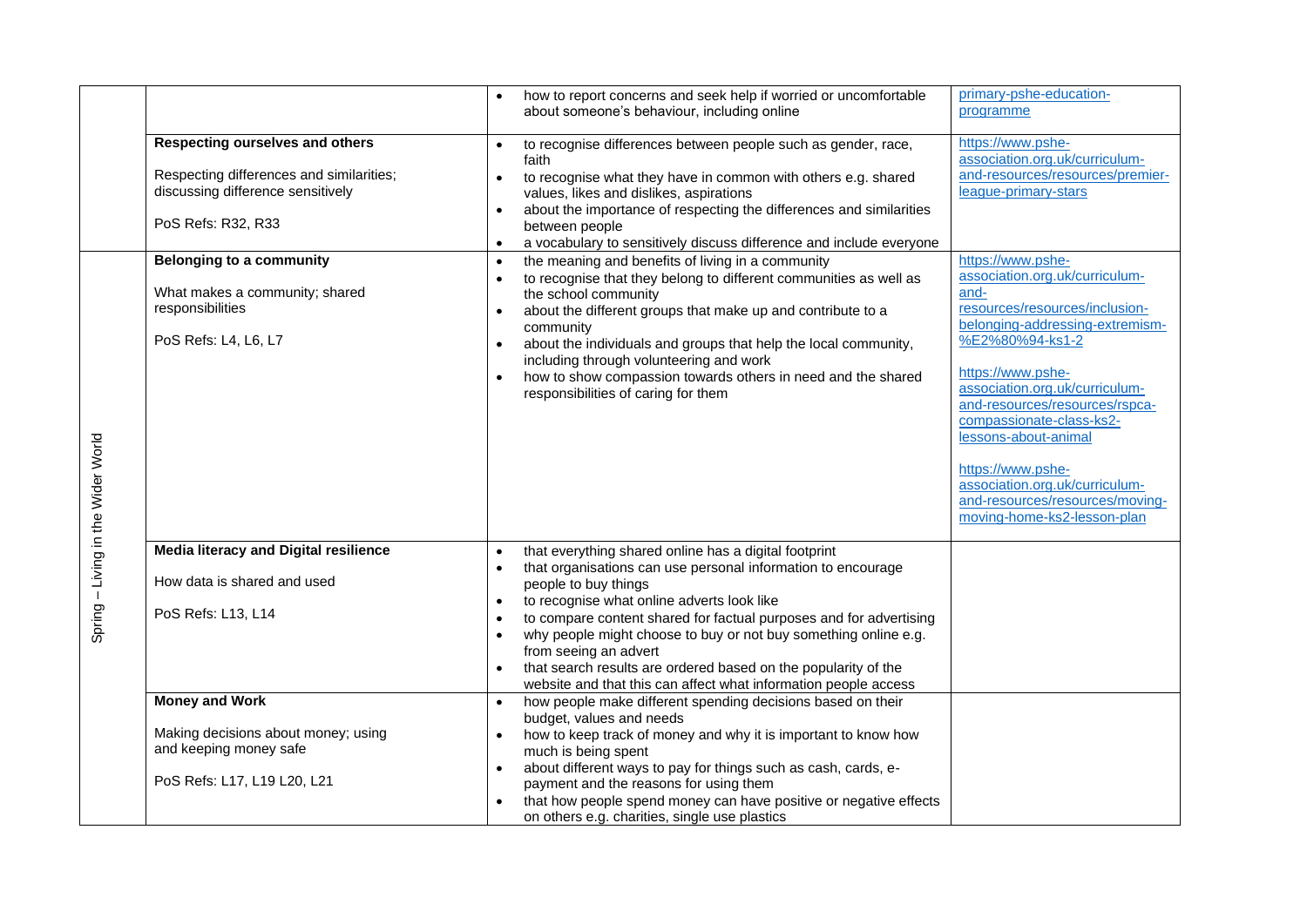|                       | <b>Physical health and Mental wellbeing</b><br>Maintaining a balanced lifestyle; oral<br>hygiene and dental care<br>PoS Refs: H2, H5, H11                | to identify a wide range of factors that maintain a balanced, healthy<br>$\bullet$<br>lifestyle, physically and mentally<br>what good physical health means and how to recognise early signs<br>of physical illness<br>that common illnesses can be quickly and easily treated with the<br>right care e.g. visiting the doctor when necessary<br>how to maintain oral hygiene and dental health, including how to<br>$\bullet$<br>brush and floss correctly<br>the importance of regular visits to the dentist and the effects of<br>different foods, drinks and substances on dental health                                                                          | https://www.pshe-<br>association.org.uk/curriculum-<br>and-<br>resources/resources/1decision-<br>primary-pshe-education-<br>programme |
|-----------------------|----------------------------------------------------------------------------------------------------------------------------------------------------------|-----------------------------------------------------------------------------------------------------------------------------------------------------------------------------------------------------------------------------------------------------------------------------------------------------------------------------------------------------------------------------------------------------------------------------------------------------------------------------------------------------------------------------------------------------------------------------------------------------------------------------------------------------------------------|---------------------------------------------------------------------------------------------------------------------------------------|
| - Health & Well Being | Growing and changing<br>Physical and emotional changes in<br>puberty; personal hygiene routines; support with<br>puberty<br>PoS Refs: H30, H31, H32, H34 | about the physical and emotional changes during puberty<br>$\bullet$<br>the importance of personal hygiene routines during puberty<br>$\bullet$<br>including washing regularly and using deodorant<br>how to discuss the challenges of puberty with a trusted adult<br>$\bullet$<br>how to get information, help and advice about puberty<br>$\bullet$                                                                                                                                                                                                                                                                                                                | https://www.pshe-<br>association.org.uk/curriculum-<br>and-<br>resources/resources/1decision-<br>primary-pshe-education-<br>programme |
| Summer Term           | <b>Keeping safe</b><br>Medicines and household products;<br>drugs common to everyday life<br>PoS Refs: H10, H38, H40, H46                                | the importance of taking medicines correctly and using household<br>$\bullet$<br>products safely<br>to recognise what is meant by a 'drug'<br>$\bullet$<br>that drugs common to everyday life (e.g. cigarettes, e-<br>$\bullet$<br>cigarettes/vaping, alcohol and medicines) can affect health and<br>wellbeing<br>to identify some of the effects related to different drugs and that all<br>$\bullet$<br>drugs, including medicines, may have side effects<br>to identify some of the risks associated with drugs common to<br>everyday life<br>that for some people using drugs can become a habit which is<br>difficult to break<br>how to ask for help or advice | https://www.pshe-<br>association.org.uk/curriculum-<br>and-resources/resources/drug-<br>wise-primary-school-resource-<br>islington    |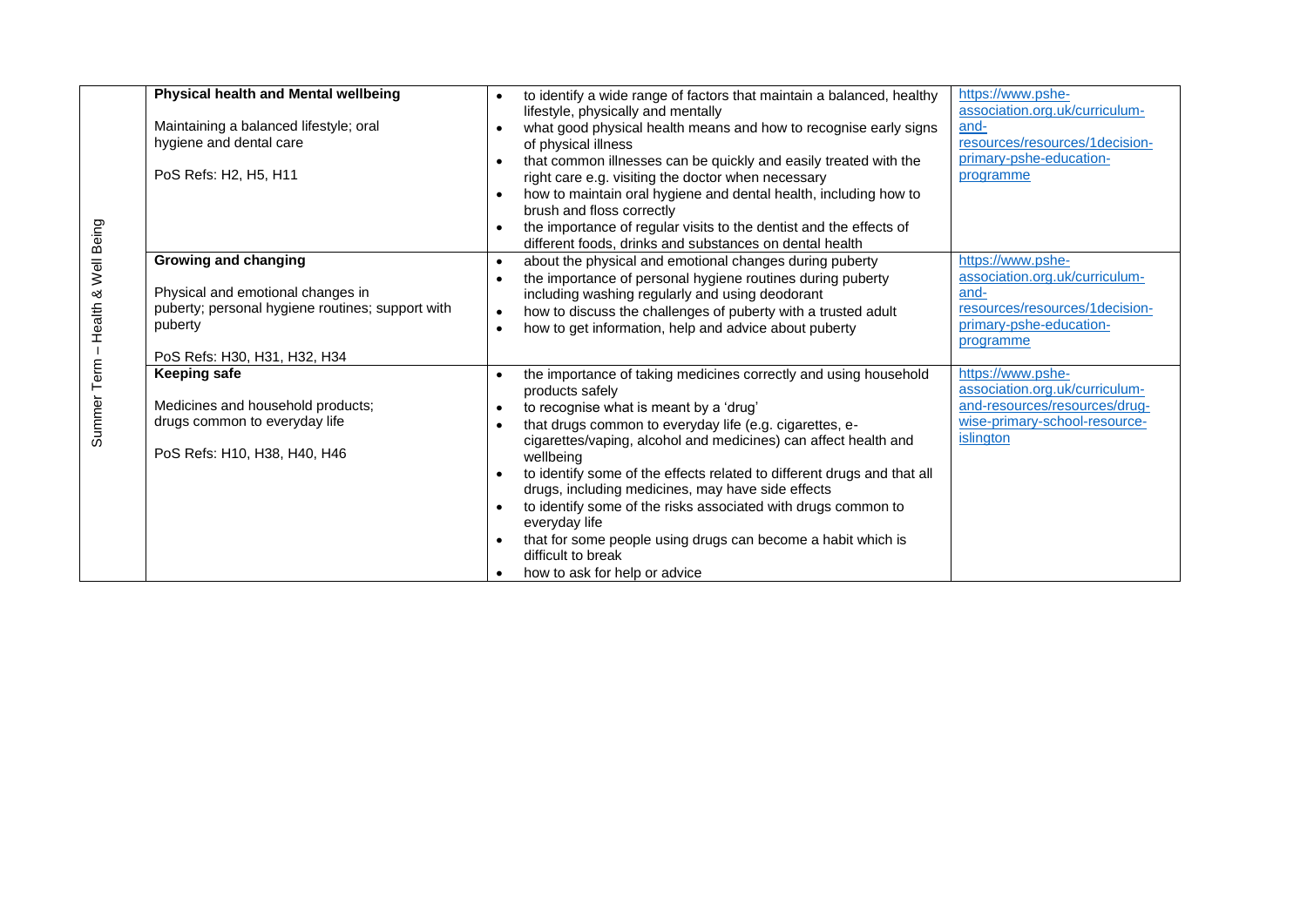| <b>YEAR 5 - MEDIUM-TERM OVERVIEW</b> |                                                                                                                                                                                                                                                                                                                                                                                             |                                                                                                                                                                                                                                                                                                                                                                                                                                                                                                                                                                                                                                                                                                                                                                                                                                                                                                                                                                                                                                                                                                                                                                                                                                                                                                                                                                                                                                                                                                                                                                                                                                                                                                                                                                                                                                                                                                                                                                                                                                                                                                                                                                                      |                                                                                                                                                                                                                                    |  |  |
|--------------------------------------|---------------------------------------------------------------------------------------------------------------------------------------------------------------------------------------------------------------------------------------------------------------------------------------------------------------------------------------------------------------------------------------------|--------------------------------------------------------------------------------------------------------------------------------------------------------------------------------------------------------------------------------------------------------------------------------------------------------------------------------------------------------------------------------------------------------------------------------------------------------------------------------------------------------------------------------------------------------------------------------------------------------------------------------------------------------------------------------------------------------------------------------------------------------------------------------------------------------------------------------------------------------------------------------------------------------------------------------------------------------------------------------------------------------------------------------------------------------------------------------------------------------------------------------------------------------------------------------------------------------------------------------------------------------------------------------------------------------------------------------------------------------------------------------------------------------------------------------------------------------------------------------------------------------------------------------------------------------------------------------------------------------------------------------------------------------------------------------------------------------------------------------------------------------------------------------------------------------------------------------------------------------------------------------------------------------------------------------------------------------------------------------------------------------------------------------------------------------------------------------------------------------------------------------------------------------------------------------------|------------------------------------------------------------------------------------------------------------------------------------------------------------------------------------------------------------------------------------|--|--|
| <b>Term</b>                          | <b>Topic</b>                                                                                                                                                                                                                                                                                                                                                                                | In this unit of work, students learn                                                                                                                                                                                                                                                                                                                                                                                                                                                                                                                                                                                                                                                                                                                                                                                                                                                                                                                                                                                                                                                                                                                                                                                                                                                                                                                                                                                                                                                                                                                                                                                                                                                                                                                                                                                                                                                                                                                                                                                                                                                                                                                                                 | <b>Quality Assured resources to</b><br>support planning                                                                                                                                                                            |  |  |
| Relationships<br>Autumn —            | <b>Families and friendships</b><br>Managing friendships and peer influence<br>PoS Refs: R14, R15, R16, R17, R18, R26<br>Safe relationships<br>Physical contact and feeling safe<br>PoS Refs: R9, R25, R26, R27, R29<br>Respecting ourselves and others<br>Responding respectfully to a wide range<br>of people; recognising prejudice and<br>discrimination<br>PoS Refs: R20, R21, R31, R33 | what makes a healthy friendship and how they make people feel<br>$\bullet$<br>included<br>strategies to help someone feel included<br>about peer influence and how it can make people feel or behave<br>$\bullet$<br>the impact of the need for peer approval in different situations,<br>including online<br>strategies to manage peer influence and the need for peer approval<br>$\bullet$<br>e.g. exit strategies, assertive communication<br>that it is common for friendships to experience challenges<br>strategies to positively resolve disputes and reconcile differences in<br>friendships<br>that friendships can change over time and the benefits of having<br>new and different types of friends<br>how to recognise if a friendship is making them feel unsafe,<br>worried, or uncomfortable<br>when and how to seek support in relation to friendships<br>to identify what physical touch is acceptable, unacceptable, wanted<br>or unwanted in different situations<br>how to ask for, give and not give permission for physical contact<br>how it feels in a person's mind and body when they are<br>uncomfortable<br>that it is never someone's fault if they have experienced<br>$\bullet$<br>unacceptable contact<br>how to respond to unwanted or unacceptable physical contact<br>$\bullet$<br>that no one should ask them to keep a secret that makes them feel<br>uncomfortable or try to persuade them to keep a secret they are<br>worried about<br>whom to tell if they are concerned about unwanted physical contact<br>to recognise that everyone should be treated equally<br>why it is important to listen and respond respectfully to a wide<br>range of people, including those whose traditions, beliefs and<br>lifestyle are different to their own<br>what discrimination means and different types of discrimination e.g.<br>racism, sexism, homophobia<br>to identify online bullying and discrimination of groups or individuals<br>e.g. trolling and harassment<br>the impact of discrimination on individuals, groups and wider<br>$\bullet$<br>society<br>ways to safely challenge discrimination<br>how to report discrimination online | https://www.pshe-<br>association.org.uk/curriculum-<br>and-resources/resources/premier-<br>league-primary-stars<br>https://www.pshe-<br>association.org.uk/curriculum-<br>and-resources/resources/premier-<br>league-primary-stars |  |  |
|                                      |                                                                                                                                                                                                                                                                                                                                                                                             |                                                                                                                                                                                                                                                                                                                                                                                                                                                                                                                                                                                                                                                                                                                                                                                                                                                                                                                                                                                                                                                                                                                                                                                                                                                                                                                                                                                                                                                                                                                                                                                                                                                                                                                                                                                                                                                                                                                                                                                                                                                                                                                                                                                      |                                                                                                                                                                                                                                    |  |  |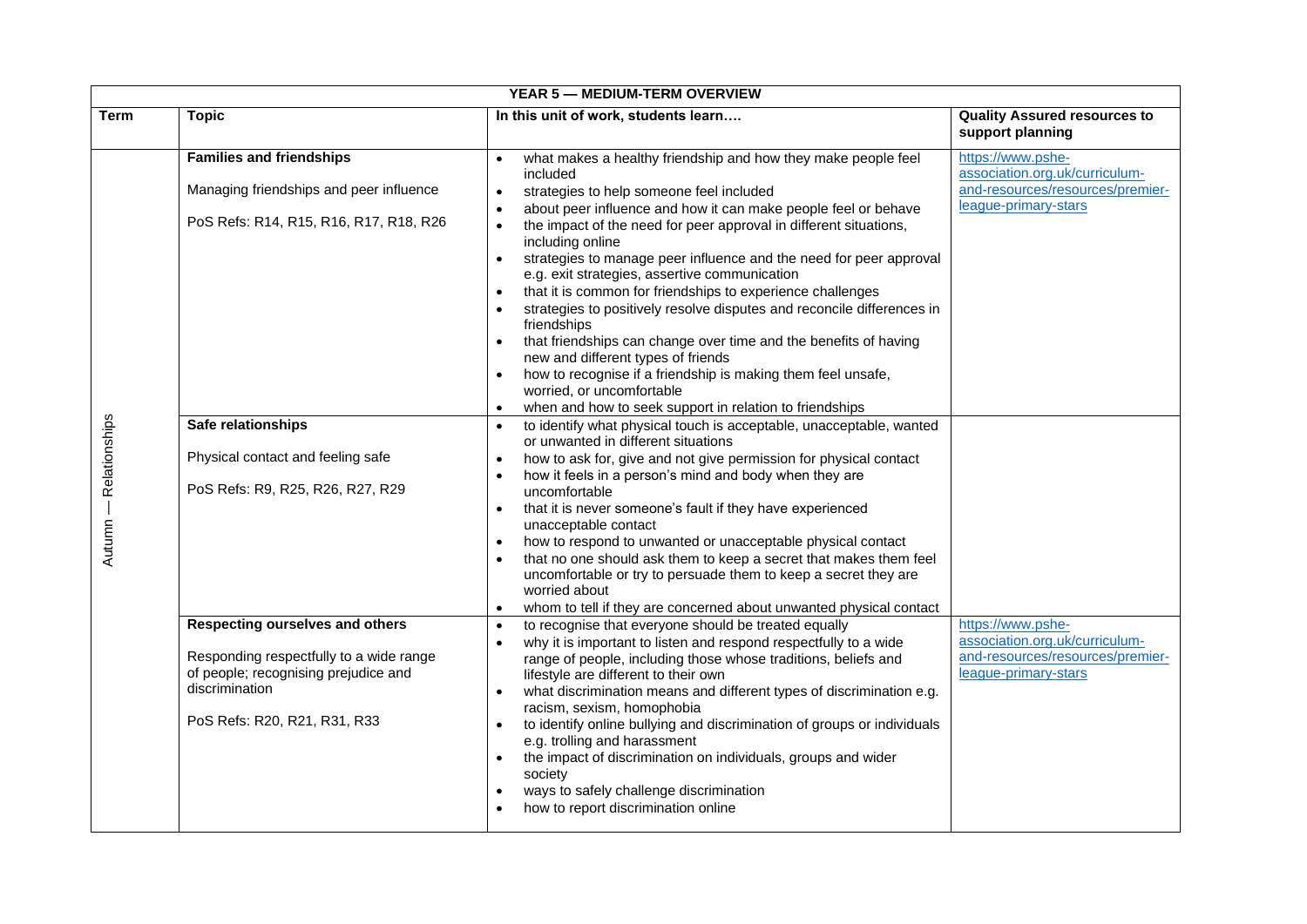|                                    | <b>Belonging to a community</b><br>Protecting the environment; compassion<br>towards others<br>PoS Refs: L4, L5, L19                                                 | $\bullet$<br>$\bullet$<br>$\bullet$<br>$\bullet$<br>$\bullet$              | about how resources are allocated and the effect this has on<br>individuals, communities and the environment<br>the importance of protecting the environment and how everyday<br>actions can either support or damage it<br>how to show compassion for the environment, animals and other<br>living things<br>about the way that money is spent and how it affects the<br>environment<br>to express their own opinions about their responsibility towards the<br>environment                                                                                                                                                             | https://www.pshe-<br>association.org.uk/curriculum-<br>and-resources/resources/premier-<br>league-primary-stars<br>https://www.pshe-<br>association.org.uk/curriculum-<br>and-resources/resources/team-<br>margot-giving-help-others-<br>resources-blood<br>https://www.pshe-<br>association.org.uk/curriculum-<br>and-<br>resources/resources/1decision-<br>primary-pshe-education-<br>programme |
|------------------------------------|----------------------------------------------------------------------------------------------------------------------------------------------------------------------|----------------------------------------------------------------------------|------------------------------------------------------------------------------------------------------------------------------------------------------------------------------------------------------------------------------------------------------------------------------------------------------------------------------------------------------------------------------------------------------------------------------------------------------------------------------------------------------------------------------------------------------------------------------------------------------------------------------------------|---------------------------------------------------------------------------------------------------------------------------------------------------------------------------------------------------------------------------------------------------------------------------------------------------------------------------------------------------------------------------------------------------|
| Spring - Living in the Wider World | <b>Media literacy and Digital resilience</b><br>How information online is targeted;<br>different media types, their role and<br>impact<br>PoS Refs: L12, L14         | $\bullet$<br>$\bullet$<br>$\bullet$<br>$\bullet$<br>$\bullet$<br>$\bullet$ | to identify different types of media and their different purposes e.g.<br>to entertain, inform, persuade or advertise<br>basic strategies to assess whether content online (e.g. research,<br>news, reviews, blogs) is based on fact, opinion, or is biased<br>that some media and online content promote stereotypes<br>how to assess which search results are more reliable than others<br>to recognise unsafe or suspicious content online<br>how devices store and share information                                                                                                                                                 | https://www.pshe-<br>association.org.uk/curriculum-<br>and-<br>resources/resources/newswise-<br>news-literacy-project-and-<br>resources<br>https://www.pshe-<br>association.org.uk/curriculum-<br>and-resources/resources/google-<br>and-parent-zone-ks2-internet-<br>safety                                                                                                                      |
|                                    | <b>Money and Work</b><br>Identifying job interests and aspirations;<br>what influences career choices;<br>workplace stereotypes<br>PoS Refs: L27, L28, L29, L31, L32 | $\bullet$<br>$\bullet$<br>$\bullet$<br>$\bullet$<br>$\bullet$<br>$\bullet$ | to identify jobs that they might like to do in the future<br>about the role ambition can play in achieving a future career<br>how or why someone might choose a certain career<br>about what might influence people's decisions about a job or<br>career, including pay, working conditions, personal interests,<br>strengths and qualities, family, values<br>the importance of diversity and inclusion to promote people's<br>career opportunities<br>about stereotyping in the workplace, its impact and how to<br>challenge it<br>that there is a variety of routes into work e.g. college,<br>apprenticeships, university, training |                                                                                                                                                                                                                                                                                                                                                                                                   |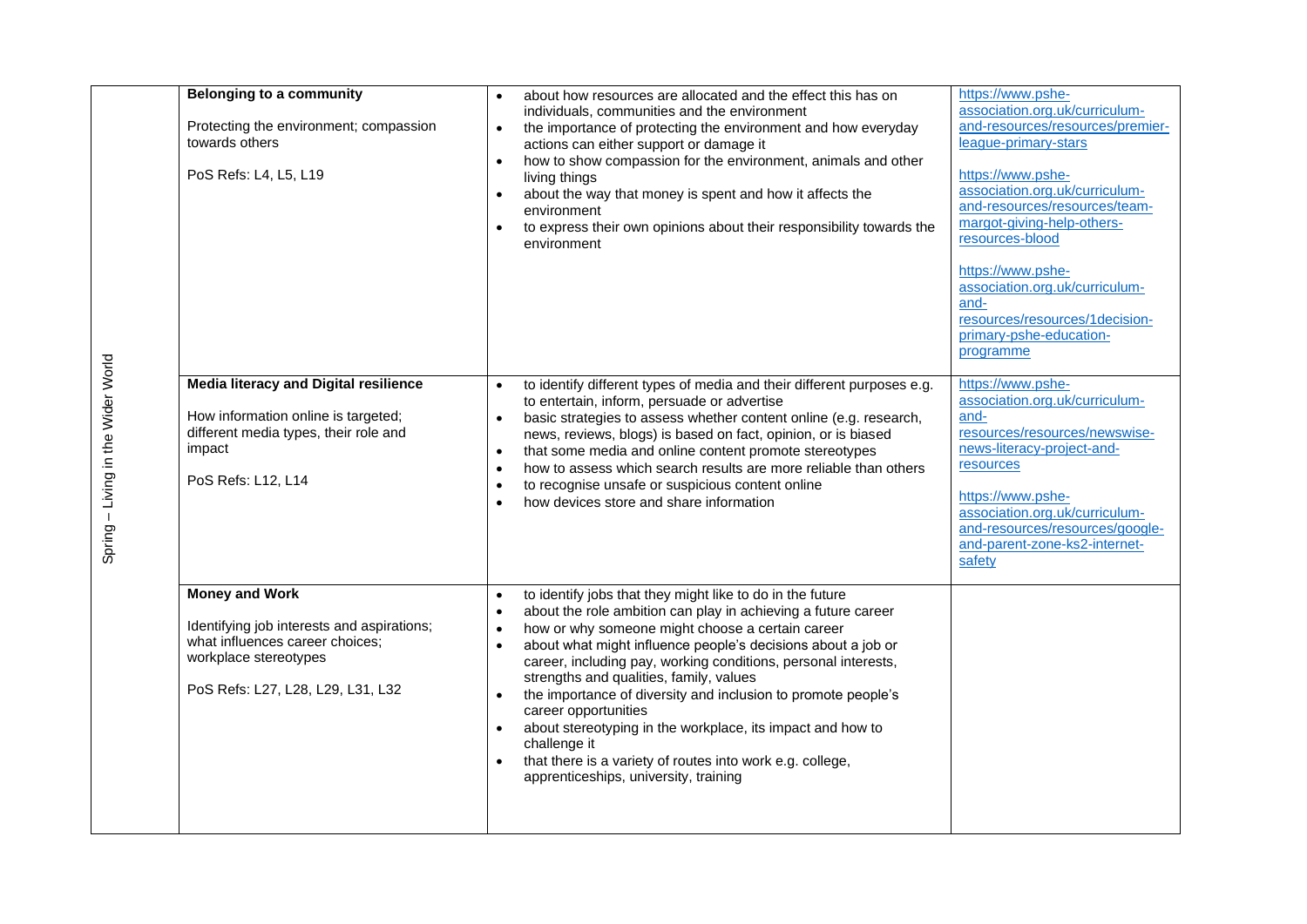| Physical health and Mental wellbeing<br>Healthy sleep habits; sun safety;<br>medicines, vaccinations, immunisations<br>and allergies<br>PoS Refs: H8, H9, H10, H12 | how sleep contributes to a healthy lifestyle<br>$\bullet$<br>healthy sleep strategies and how to maintain them<br>$\bullet$<br>about the benefits of being outdoors and in the sun for physical and<br>mental health<br>how to manage risk in relation to sun exposure, including skin<br>$\bullet$<br>damage and heat stroke<br>how medicines can contribute to health and how allergies can be<br>managed<br>that some diseases can be prevented by vaccinations and<br>$\bullet$<br>immunisations<br>that bacteria and viruses can affect health<br>$\bullet$<br>how they can prevent the spread of bacteria and viruses with<br>$\bullet$<br>everyday hygiene routines<br>to recognise the shared responsibility of keeping a clean<br>environment | https://www.pshe-<br>association.org.uk/curriculum-<br>and-resources/resources/sleep-<br>factor-lesson-plans-powerpoints                                                                                                                                   |
|--------------------------------------------------------------------------------------------------------------------------------------------------------------------|--------------------------------------------------------------------------------------------------------------------------------------------------------------------------------------------------------------------------------------------------------------------------------------------------------------------------------------------------------------------------------------------------------------------------------------------------------------------------------------------------------------------------------------------------------------------------------------------------------------------------------------------------------------------------------------------------------------------------------------------------------|------------------------------------------------------------------------------------------------------------------------------------------------------------------------------------------------------------------------------------------------------------|
| <b>Growing and changing</b><br>Personal identity; recognising<br>individuality and different qualities;<br>mental wellbeing<br>PoS Refs: H16, H25, H26, H27        | about personal identity and what contributes to it, including race,<br>$\bullet$<br>sex, gender, family, faith, culture, hobbies, likes/dislikes<br>how to recognise, respect and express their individuality and<br>$\bullet$<br>personal qualities<br>ways to boost their mood and improve emotional wellbeing<br>$\bullet$<br>about the link between participating in interests, hobbies and<br>community groups and mental wellbeing                                                                                                                                                                                                                                                                                                               | https://www.pshe-<br>association.org.uk/curriculum-<br>and-resources/resources/mental-<br>health-and-emotional-wellbeing-<br>powerpoint<br>https://www.pshe-<br>association.org.uk/curriculum-<br>and-resources/resources/premier-<br>league-primary-stars |
| <b>Keeping safe</b><br>Keeping safe in different situations,<br>including responding in emergencies,<br>first aid and FGM<br>PoS Refs: H38, H43, H44, H45          | to identify when situations are becoming risky, unsafe or an<br>$\bullet$<br>emergency<br>to identify occasions where they can help take responsibility for<br>their own safety<br>to differentiate between positive risk taking (e.g. trying a<br>$\bullet$<br>challenging new sport) and dangerous behaviour<br>how to deal with common injuries using basic first aid techniques<br>$\bullet$<br>how to respond in an emergency, including when and how to<br>$\bullet$<br>contact different emergency services<br>that female genital mutilation (FGM) is against British law <sup>1</sup><br>$\bullet$<br>what to do and whom to tell if they think they or someone they<br>know might be at risk of FGM                                          | https://www.pshe-<br>association.org.uk/curriculum-<br>and-resources/resources/life-live-<br>it-primary-school-resources-red-<br><b>Cross</b><br>https://www.pshe-<br>association.org.uk/content/gambli<br>nq                                              |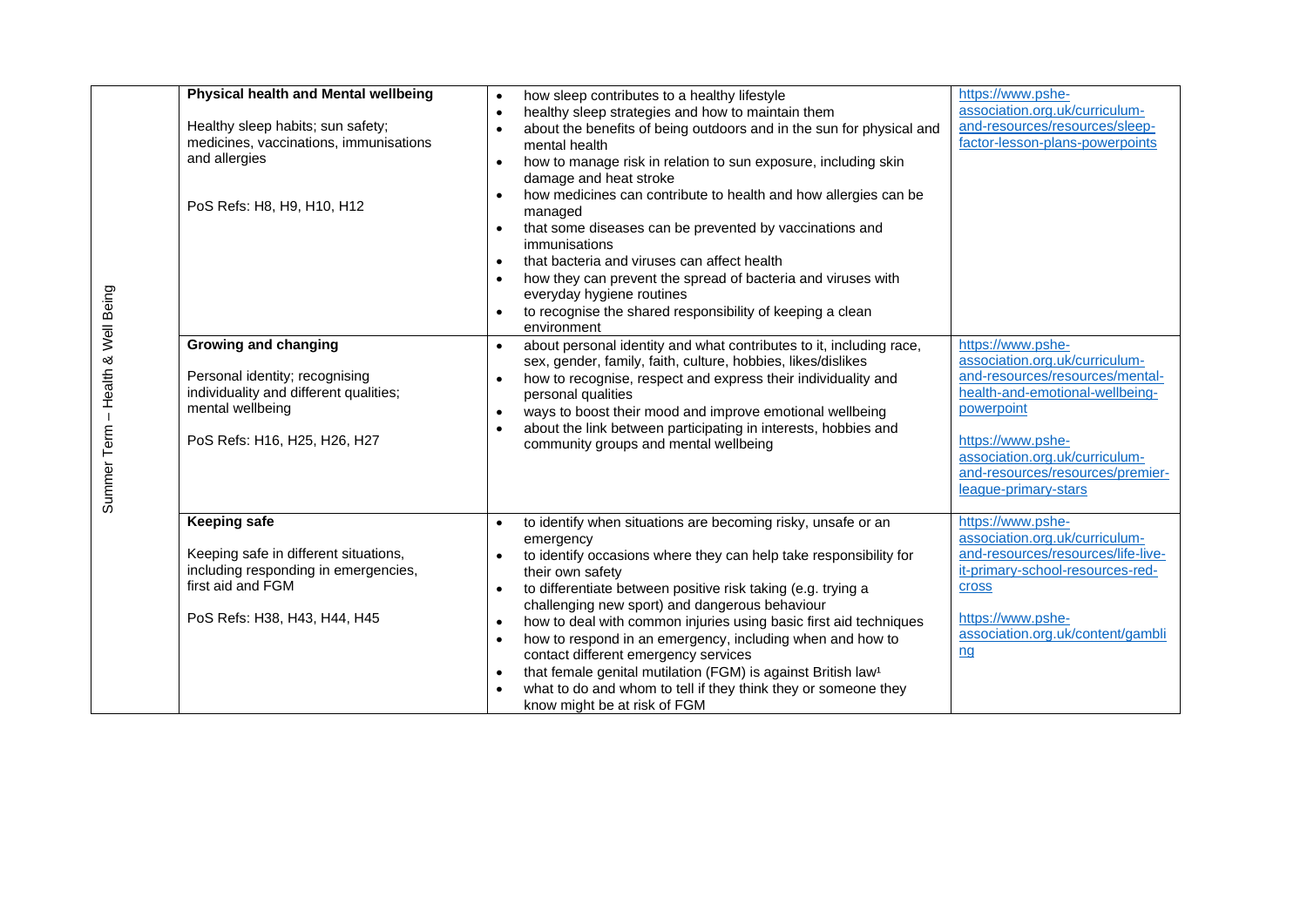|                                       | <b>YEAR 6 - MEDIUM-TERM OVERVIEW</b>                                                                                                                        |                                                                                                                                                                                                                                                                                                                                                                                                                                                                                                                                                                                                                                                                                                                            |                                                                                                                                                                                                                  |  |  |
|---------------------------------------|-------------------------------------------------------------------------------------------------------------------------------------------------------------|----------------------------------------------------------------------------------------------------------------------------------------------------------------------------------------------------------------------------------------------------------------------------------------------------------------------------------------------------------------------------------------------------------------------------------------------------------------------------------------------------------------------------------------------------------------------------------------------------------------------------------------------------------------------------------------------------------------------------|------------------------------------------------------------------------------------------------------------------------------------------------------------------------------------------------------------------|--|--|
| <b>Term</b>                           | <b>Topic</b>                                                                                                                                                | In this unit of work, students learn                                                                                                                                                                                                                                                                                                                                                                                                                                                                                                                                                                                                                                                                                       | <b>Quality Assured resources to</b><br>support planning                                                                                                                                                          |  |  |
|                                       | <b>Families and friendships</b><br>Attraction to others; romantic<br>relationships; civil partnership and<br>marriage<br>PoS Refs: R1, R2, R3, R4, R5, R7   | what it means to be attracted to someone and different kinds of<br>$\bullet$<br>loving relationships<br>about the qualities of healthy relationships that help individuals<br>flourish<br>ways in which couples show their love and commitment to one<br>$\bullet$<br>another, including those who are not married or who live apart<br>what marriage and civil partnership mean e.g. a legal declaration of<br>$\bullet$<br>commitment made by two adults<br>that people have the right to choose whom they marry or whether<br>$\bullet$<br>to get married<br>that to force anyone into marriage is illegal<br>$\bullet$<br>how and where to report forced marriage or ask for help if they are<br>worried               | https://www.pshe-<br>association.org.uk/curriculum-<br>and-<br>resources/resources/medway-<br>public-health-directorate-<br>relationships-and                                                                    |  |  |
| Relationships<br>Autumn               | Safe relationships<br>Recognising and managing pressure;<br>consent in different situations<br>PoS Refs: R26, R28, R29                                      | to compare the features of a healthy and unhealthy friendship<br>$\bullet$<br>about the shared responsibility if someone is put under pressure to<br>$\bullet$<br>do something dangerous and something goes wrong<br>strategies to respond to pressure from friends including online<br>$\bullet$<br>how to assess the risk of different online 'challenges' and 'dares'<br>$\bullet$<br>how to recognise and respond to pressure from others to do<br>something unsafe or that makes them feel worried or<br>uncomfortable<br>how to get advice and report concerns about personal safety,<br>$\bullet$<br>including online<br>what consent means and how to seek and give/not give permission<br>in different situations | https://www.pshe-<br>association.org.uk/curriculum-<br>and-resources/resources/nspcc-<br>share-aware-resources<br>https://www.pshe-<br>association.org.uk/curriculum-<br>and-resources/resources/play-<br>share  |  |  |
|                                       | Respecting ourselves and others<br>Expressing opinions and respecting<br>other points of view, including discussing<br>topical issues<br>PoS Refs: R30, R34 | about the link between values and behaviour and how to be a<br>$\bullet$<br>positive role model<br>how to discuss issues respectfully<br>$\bullet$<br>how to listen to and respect other points of view<br>$\bullet$<br>how to constructively challenge points of view they disagree with<br>$\bullet$<br>ways to participate effectively in discussions online and manage<br>conflict or disagreements                                                                                                                                                                                                                                                                                                                    | https://www.pshe-<br>association.org.uk/curriculum-<br>and-resources/resources/premier-<br>league-primary-stars                                                                                                  |  |  |
| Spring - Living in<br>the Wider World | <b>Belonging to a community</b><br>Valuing diversity; challenging<br>discrimination and stereotypes<br>PoS Refs: L8, L9, L10, R21                           | what prejudice means<br>$\bullet$<br>to differentiate between prejudice and discrimination<br>$\bullet$<br>how to recognise acts of discrimination<br>$\bullet$<br>strategies to safely respond to and challenge discrimination<br>$\bullet$<br>how to recognise stereotypes in different contexts and the influence<br>they have on attitudes and understanding of different groups<br>how stereotypes are perpetuated and how to challenge                                                                                                                                                                                                                                                                               | https://www.pshe-<br>association.org.uk/curriculum-<br>and-resources/resources/premier-<br>league-primary-stars<br>https://www.pshe-<br>association.org.uk/curriculum-<br>and-<br>resources/resources/inclusion- |  |  |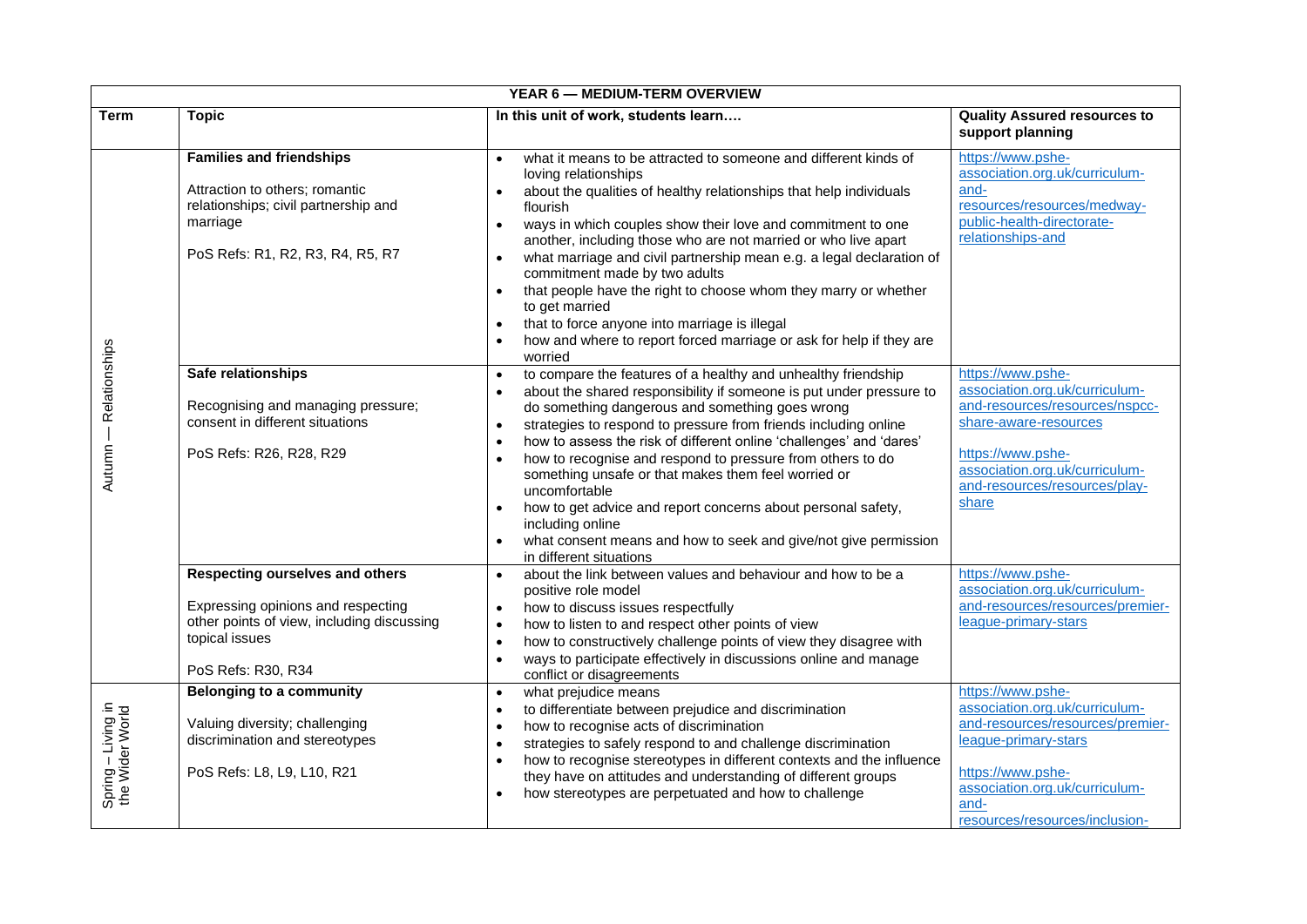| <b>Media literacy and Digital resilience</b><br>Evaluating media sources; sharing things<br>online<br>PoS Refs: H37, L11, L13, L15, L16 | about the benefits of safe internet use e.g. learning, connecting and<br>$\bullet$<br>communicating<br>how and why images online might be manipulated, altered, or faked<br>$\bullet$<br>how to recognise when images might have been altered<br>$\bullet$<br>why people choose to communicate through social media and<br>$\bullet$<br>some of the risks and challenges of doing so<br>that social media sites have age restrictions and regulations for use<br>the reasons why some media and online content is not appropriate<br>$\bullet$<br>for children<br>how online content can be designed to manipulate people's<br>$\bullet$<br>emotions and encourage them to read or share things<br>about sharing things online, including rules and laws relating to this<br>$\bullet$<br>how to recognise what is appropriate to share online<br>$\bullet$<br>how to report inappropriate online content or contact<br>$\bullet$ | belonging-addressing-extremism-<br>%E2%80%94-ks1-2<br>https://www.pshe-<br>association.org.uk/curriculum-<br>and-resources/resources/premier-<br>league-primary-stars<br>https://www.pshe-<br>association.org.uk/curriculum-<br>and-resources/resources/nspcc-<br>share-aware-resources<br>https://www.pshe-<br>association.org.uk/curriculum-<br>and-resources/resources/trust-<br>me-childnet<br>https://www.pshe-<br>association.org.uk/curriculum-<br>and-resources/resources/google-<br>and-parent-zone-ks2-internet-<br>safety<br>https://www.pshe-<br>association.org.uk/curriculum-<br>and-resources/resources/bbfc-<br>ks2-lessons- |
|-----------------------------------------------------------------------------------------------------------------------------------------|-----------------------------------------------------------------------------------------------------------------------------------------------------------------------------------------------------------------------------------------------------------------------------------------------------------------------------------------------------------------------------------------------------------------------------------------------------------------------------------------------------------------------------------------------------------------------------------------------------------------------------------------------------------------------------------------------------------------------------------------------------------------------------------------------------------------------------------------------------------------------------------------------------------------------------------|----------------------------------------------------------------------------------------------------------------------------------------------------------------------------------------------------------------------------------------------------------------------------------------------------------------------------------------------------------------------------------------------------------------------------------------------------------------------------------------------------------------------------------------------------------------------------------------------------------------------------------------------|
|                                                                                                                                         |                                                                                                                                                                                                                                                                                                                                                                                                                                                                                                                                                                                                                                                                                                                                                                                                                                                                                                                                   | %E2%80%98let%E2%80%99s-<br>watch-film-making-choices                                                                                                                                                                                                                                                                                                                                                                                                                                                                                                                                                                                         |
|                                                                                                                                         |                                                                                                                                                                                                                                                                                                                                                                                                                                                                                                                                                                                                                                                                                                                                                                                                                                                                                                                                   |                                                                                                                                                                                                                                                                                                                                                                                                                                                                                                                                                                                                                                              |
| <b>Money and Work</b><br>Influences and attitudes to money;<br>money and financial risks<br>PoS Refs: L18, L22, L23, L24                | about the role that money plays in people's lives, attitudes towards<br>$\bullet$<br>it and what influences decisions about money<br>about value for money and how to judge if something is value for<br>$\bullet$<br>money<br>how companies encourage customers to buy things and why it is<br>$\bullet$<br>important to be a critical consumer<br>how having or not having money can impact on a person's<br>$\bullet$<br>emotions, health and wellbeing<br>about common risks associated with money, including debt, fraud<br>$\bullet$<br>and gambling<br>how money can be gained or lost e.g. stolen, through scams or<br>$\bullet$<br>gambling and how these put people at financial risk<br>how to get help if they are concerned about gambling or other<br>financial risks                                                                                                                                               | https://www.pshe-<br>association.org.uk/content/gambli<br>nq                                                                                                                                                                                                                                                                                                                                                                                                                                                                                                                                                                                 |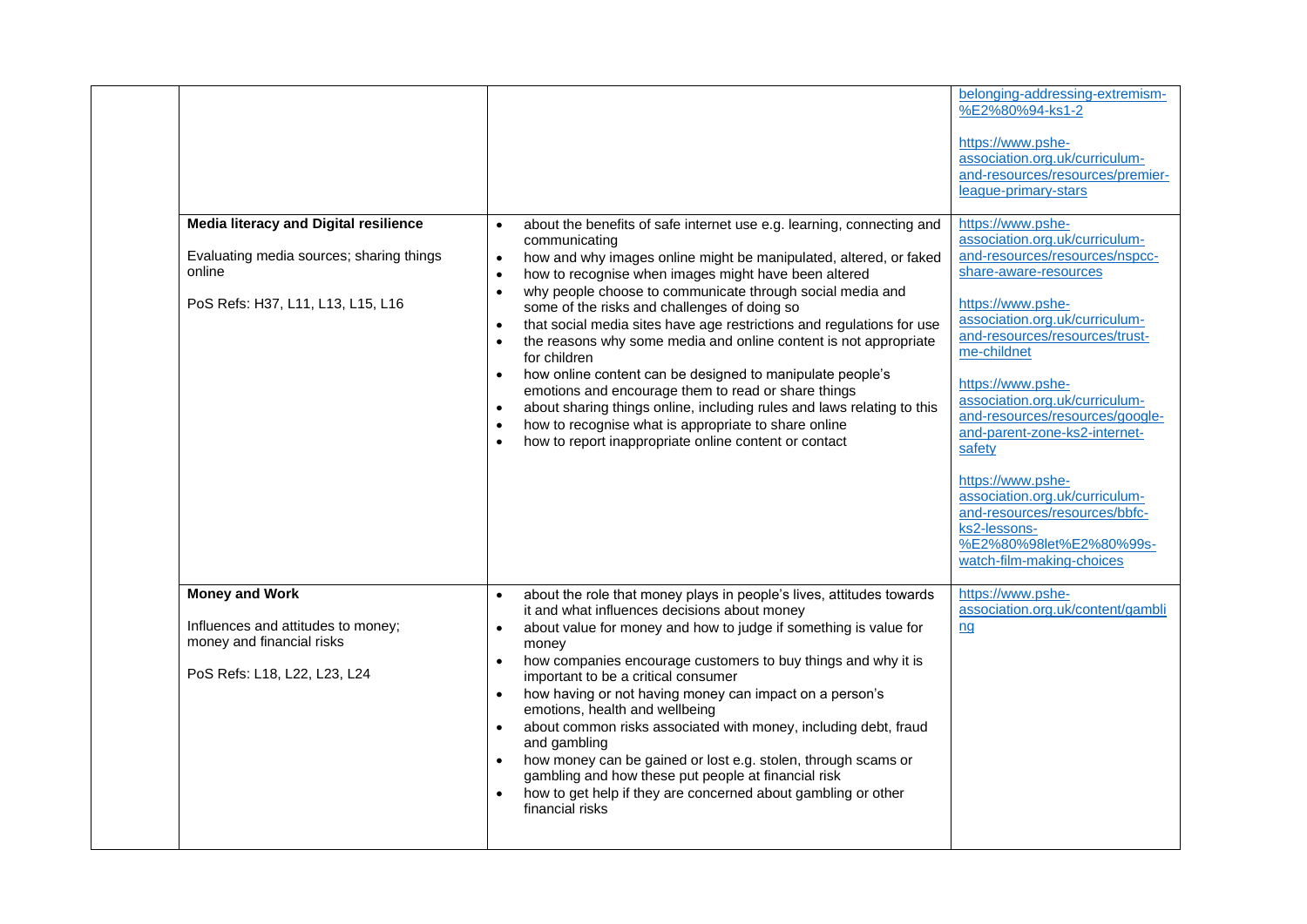| Physical health and Mental wellbeing   |           | that mental health is just as important as physical health and that<br>both need looking after            | https://www.pshe-<br>association.org.uk/curriculum- |
|----------------------------------------|-----------|-----------------------------------------------------------------------------------------------------------|-----------------------------------------------------|
| What affects mental health and ways to | $\bullet$ | to recognise that anyone can be affected by mental ill-health and                                         | and-resources/resources/mental-                     |
| take care of it; managing change, loss |           | that difficulties can be resolved with help and support                                                   | health-and-emotional-wellbeing-                     |
| and bereavement; managing time online  |           | how negative experiences such as being bullied or feeling lonely<br>can affect mental wellbeing           | powerpoint                                          |
| PoS Refs: H13, H14, H15, H20, H21,     |           | positive strategies for managing feelings                                                                 | https://www.pshe-                                   |
| H22, H23, H24                          |           | that there are situations when someone may experience mixed or                                            | association.org.uk/curriculum-                      |
|                                        |           | conflicting feelings                                                                                      | and-resources/resources/every-                      |
|                                        |           | how feelings can often be helpful, whilst recognising that they                                           | mind-matters-teaching-resources                     |
|                                        |           | sometimes need to be overcome                                                                             |                                                     |
|                                        |           | to recognise that if someone experiences feelings that are not so                                         | https://www.pshe-<br>association.org.uk/curriculum- |
|                                        |           | good (most or all of the time) – help and support is available                                            | and-                                                |
|                                        |           | identify where they and others can ask for help and support with                                          | resources/resources/newswise-                       |
|                                        |           | mental wellbeing in and outside school                                                                    | news-literacy-project-and-                          |
|                                        |           | the importance of asking for support from a trusted adult                                                 | resources                                           |
|                                        |           | about the changes that may occur in life including death, and how<br>these can cause conflicting feelings |                                                     |
|                                        |           | that changes can mean people experience feelings of loss or grief                                         |                                                     |
|                                        |           | about the process of grieving and how grief can be expressed                                              |                                                     |
|                                        |           | about strategies that can help someone cope with the feelings                                             |                                                     |
|                                        |           | associated with change or loss                                                                            |                                                     |
|                                        |           | to identify how to ask for help and support with loss, grief or other<br>aspects of change                |                                                     |
|                                        |           | how balancing time online with other activities helps to maintain                                         |                                                     |
|                                        |           | their health and wellbeing                                                                                |                                                     |
|                                        |           | strategies to manage time spent online and foster positive habits<br>e.g. switching phone off at night    |                                                     |
|                                        |           | what to do and whom to tell if they are frightened or worried about                                       |                                                     |
|                                        |           | something they have seen online                                                                           |                                                     |
| <b>Growing and changing</b>            |           | to recognise some of the changes as they grow up e.g. increasing                                          | https://www.pshe-<br>association.org.uk/curriculum- |
| Human reproduction and birth;          |           | independence                                                                                              | and-resources/resources/nspcc-                      |
| increasing independence; managing      |           | about what being more independent might be like, including how it<br>may feel                             | %E2%80%98making-sense-                              |
| transitions                            |           | about the transition to secondary school and how this may affect                                          | relationships%E2%80%99-                             |
|                                        |           | their feelings                                                                                            | lesson-plans                                        |
| PoS Refs: H24, H33, H35, H36           |           | about how relationships may change as they grow up or move to                                             |                                                     |
|                                        |           | secondary school                                                                                          | https://www.pshe-                                   |
|                                        |           |                                                                                                           | association.org.uk/curriculum-                      |
|                                        |           |                                                                                                           | and-resources/resources/every-                      |
|                                        |           |                                                                                                           | mind-matters-teaching-resources                     |
|                                        |           |                                                                                                           |                                                     |